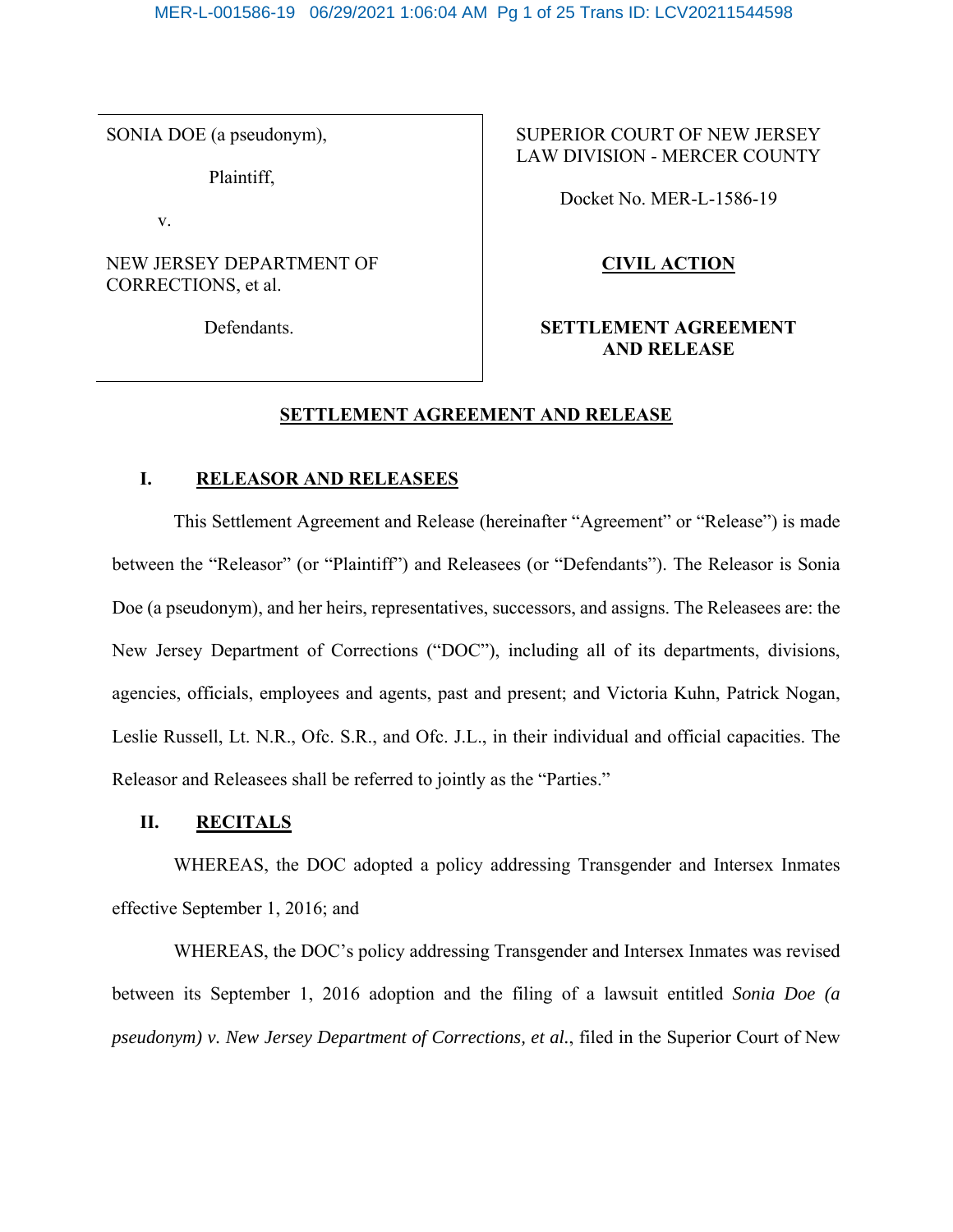# MER-L-001586-19 06/29/2021 1:06:04 AM Pg 2 of 25 Trans ID: LCV20211544598

Jersey, Law Division, Mercer County on August 14, 2019, Docket No. MER-L-1586-19 (the "Litigation"); and

WHEREAS, in the Litigation, Plaintiff complained of shortcomings in the DOC's policy addressing Transgender and Intersex Inmates, including but not limited to the scope of protections and the alleged lack of notification to transgender and intersex prisoners of the policy's existence; and

WHEREAS, Plaintiff asserted claims against Defendants for damages and preliminary and permanent injunctive relief under the New Jersey Constitution and New Jersey Law Against Discrimination, arising out of her confinement in men's prisons between March 2018 and August 2019, as more fully set forth in the Litigation; and

WHEREAS, along with her Verified Complaint, on August 14, 2019, Plaintiff filed an Order to Show Cause with Temporary Restraints, seeking her immediate transfer to Edna Mahan Correctional Facility for Women ("EMCF") in line with her female gender identity; and

WHEREAS, on August 28, 2019, counsel for Defendants informed the Court that the DOC had determined Plaintiff would be transferred to EMCF no later than the week of September 15, 2019, in reliance on which Plaintiff withdrew her Order to Show Cause on August 30, 2019; and

WHEREAS, on September 20, 2019, Plaintiff was transferred to general population at EMCF; and

WHEREAS, in her Verified Complaint, counsel for Plaintiff noted a related case in the Superior Court, Appellate Division, which is entitled *Sonia Doe (a pseudonym) v. New Jersey Department of Corrections*, Docket No. A-5101-18; and

WHEREAS, the related Appellate Division case addressed an appeal of a final agency determination which had adjudicated Plaintiff guilty of prohibited acts \*.002, assaulting any

2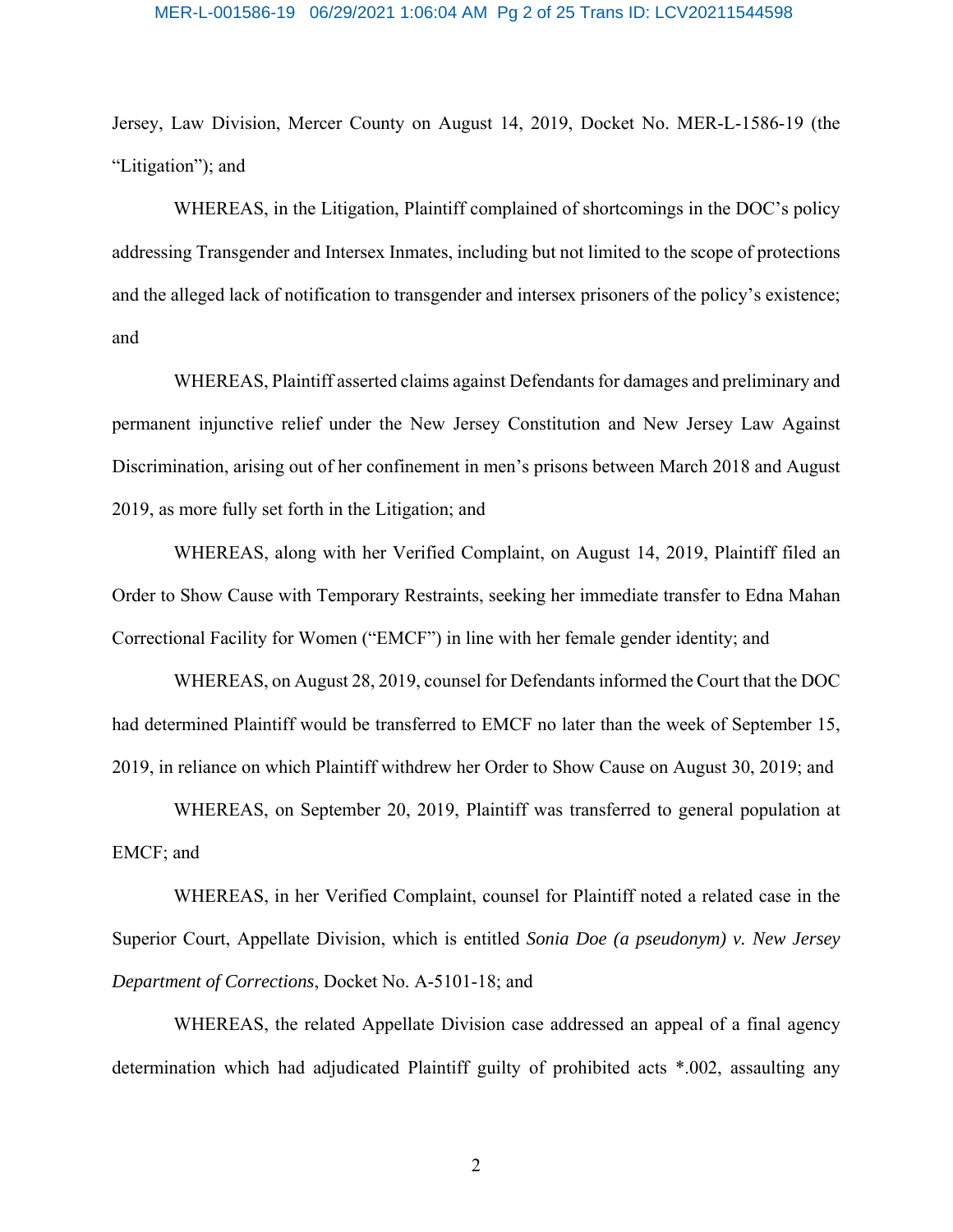#### MER-L-001586-19 06/29/2021 1:06:04 AM Pg 3 of 25 Trans ID: LCV20211544598

person, N.J.A.C. 10A:4-4.1(a)(1)(ii), and \*.306, conduct which disrupts the orderly running of the corrections facility, N.J.A.C. 10A:4-4.1(a)(2)(xxix), and imposed sanctions of 270 days' administrative segregation and 270 days' loss of commutation time, among others; and

WHEREAS, on June 3, 2020, the Appellate Division issued an opinion in the related case, which affirmed the guilty adjudications, and also remanded the matter to the DOC for reconsideration of sanctions, while retaining jurisdiction; and

WHEREAS, on October 20, 2020, in light of the DOC's decision to vacate the sanctions on remand, Plaintiff and the DOC stipulated to dismissal of that appeal with prejudice; and

NOW, IN CONSIDERATION of the payment to Releasor provided for by this Agreement, and other good and valuable consideration and the promises and covenants contained herein, the receipt and sufficiency of which the Parties acknowledge, the Parties do hereby agree as follows:

## **III. NO ADMISSION OF LIABILITY**

Releasees expressly deny the validity of Releasor's disputed claims and nothing contained herein may be used or viewed as an admission of liability by Releasees. Releasor expressly denies the validity of the Department of Corrections' disciplinary charges against her, and nothing contained herein may be used or viewed as an admission of liability by Releasor.

#### **IV. RELEASE**

Releasor releases and gives up any and all claims and rights which Releasor may have against Releasees. This releases all claims, demands, damages, causes of action, or suits, which have been or could have been brought by Releasor against Releasees. This releases all claims by Releasor against Releasees up to now, including those of which Releasor is not aware and those not mentioned in this Release. This releases all claims by Releasor against Releasees resulting from anything that has happened up to now, including but not limited to all claims, which were or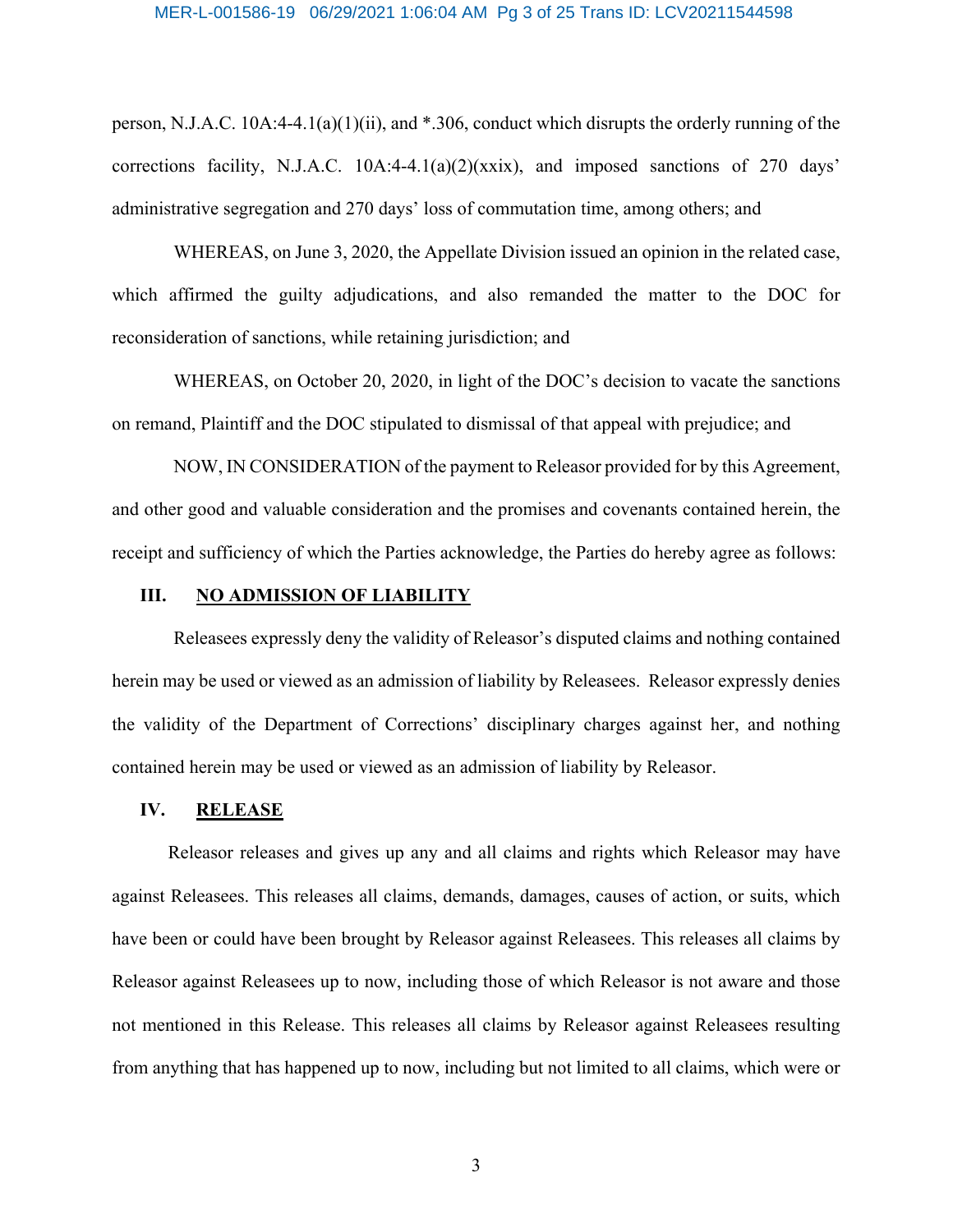#### MER-L-001586-19 06/29/2021 1:06:04 AM Pg 4 of 25 Trans ID: LCV20211544598

could have been brought in the action entitled *Sonia Doe (a pseudonym) v. New Jersey Department of Corrections, et al*., Docket No. MER-L-1586-19, pending in the Superior Court of New Jersey, Mercer County Vicinage.

Nothing in this Agreement shall be construed to represent an agreement or concession by any Party as to the proper jurisdiction or forum for complaints, appeals, or other legal challenges regarding classification, housing, or other decisions by Defendants under the Policy on Transgender, Intersex, and Non-Binary Inmates, described in Section VI below.

#### **V. MONETARY DAMAGES AND ATTORNEYS' FEES**

In consideration of Releasor's releasing the claims enumerated in this Agreement, Releasees have agreed to pay Releasor \$125,000 in damages. Of the amount to be paid by Releasees to Releasor, money will be deducted to pay any outstanding state liens against Releasor. The deduction of liens is discussed later in this Agreement.

Additionally, Releasees agree to pay \$45,000 in attorneys' fees to counsel for Releasor, from which taxes shall not be deducted at the time of the issuance of payment.

Accordingly, the combined total amount Releasees will pay under this Agreement is \$170,000, representing the sum total of damages to Releasor and attorneys' fees to her counsel as specified above. This total, after deduction of any liens on the damages award, shall be made payable in a lump sum to American Civil Liberties Union of New Jersey Attorney Trust Account. A 1099 shall be issued to the American Civil Liberties Union of New Jersey.

The Parties acknowledge that these sums are in full satisfaction of all of Plaintiff/Releasor's claims against Releasees, including claims for costs and attorneys' fees, and are consideration to which Releasor is not otherwise entitled. This sum represents full payment, including all attorney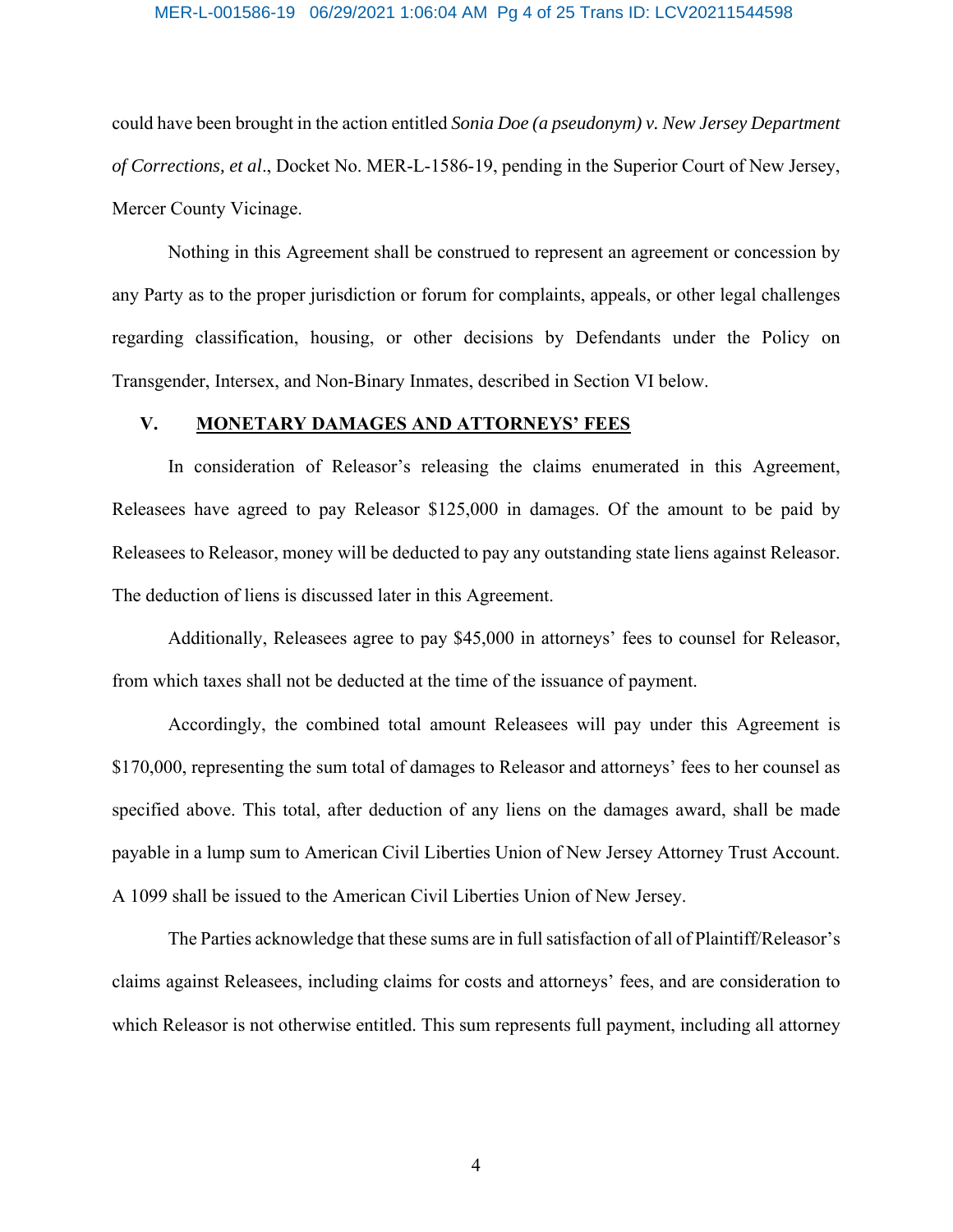#### MER-L-001586-19 06/29/2021 1:06:04 AM Pg 5 of 25 Trans ID: LCV20211544598

fees, costs, and expenses in this case. Releasor agrees she will not seek anything further from Releasees in full settlement of this Litigation.

The payment of the amounts discussed in this section shall not be made unless counsel for Releasees has received this Release signed by Releasor and notarized, a Child Support Certification, a State of New Jersey W9 executed by Releasor's counsel, and a signed Stipulation of Dismissal with Prejudice. The signed Stipulation of Dismissal with Prejudice will be held until Releasor's attorney receives the payment. Releasor understands that while the Releasee makes no guarantee, payment may be made within 60 days after counsel for Releasees receives this Release signed by Releasor and notarized, a State of New Jersey W9 executed by Releasor's counsel, and a signed Stipulation of Dismissal with Prejudice.

## **VI. POLICY ON TRANSGENDER, INTERSEX, AND NON-BINARY INMATES**

Defendant New Jersey Department of Corrections has adopted and agrees to maintain in good faith policies, procedures and practices that ensure the health, safety, and dignity of transgender, intersex, and non-binary inmates in its custody, including ensuring inmates' ability to live in line with their gender identity, by providing the substantive terms included in the attachment at Exhibit A: Internal Management Procedure # PCS.001.TGI.01 on Transgender, Intersex, and Non-Binary Inmates, approved June 25, 2021 and effective July 1, 2021 ( "Policy").

The DOC agrees to maintain the Policy attached at Exhibit A for a period of at least one year from the date of this Agreement. Specifically, by and through the attached Policy, and any additional procedures and practices necessary to implement it, the DOC agrees to provide for a period of at least one year from the date of this Agreement a presumption that all inmates will be housed in line with their gender identity, rather than their sex assigned at birth, as well as certain procedural protections for inmates regarding such housing decisions, including a right to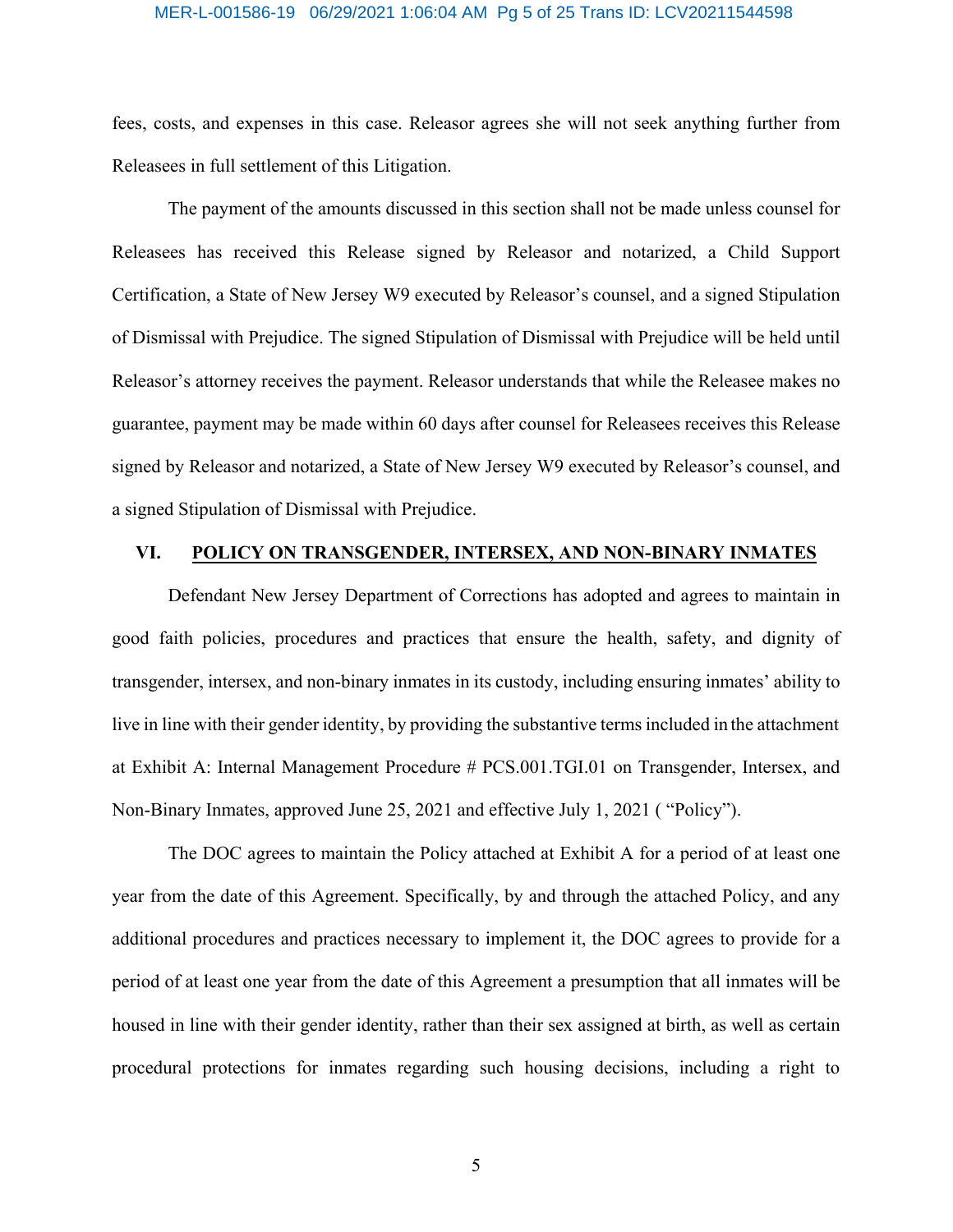#### MER-L-001586-19 06/29/2021 1:06:04 AM Pg 6 of 25 Trans ID: LCV20211544598

participate in housing reviews, a right to challenge housing decisions, and a right to request a written record of the decision-making.

To the extent there is any ambiguity in the Policy, the DOC agrees that, in the case of any inmate, the DOC shall not deem a "significant adjustment issue" alone to be cause to transfer an inmate to a facility that is not in line with the inmate's gender identity, though it may be reason for a change of housing assignment within a particular gender-appropriate facility (i.e., within a facility in line with their gender identity).

Within 30 days of the date of this Agreement, the DOC will provide a copy of the Policy to, at a minimum, all correctional police officers regardless of rank, Administration staff, Intake staff, Special Investigations Division staff, the Sexual Assault Advisory Council, including the PREA Accommodation Committee ("PAC"), and every facility's Institutional PREA Compliance Manager ("IPCM"), and require those individuals to sign and acknowledge that they have received and read the Policy. Additionally, within a reasonable time after the date of this Agreement, and as soon as practicable, the DOC shall provide training specific to the Policy to, at a minimum, all Administration and Intake staff, the Sexual Assault Advisory Council, including the PREA Accommodation Committee ("PAC"), and all IPCMs. The DOC may, within its discretion, provide additional training specific to the Policy. Noncompliance with the Policy may be subject to appropriate disciplinary action, in accordance with the DOC's existing internal procedures and protocols regarding staff discipline and misconduct.

## **VII. RESCISSION OF DISCIPLINARY SANCTIONS REGARDING ASSAULT**

The Parties agree that any effect on Plaintiff/Releasor's disciplinary record as a result of the May 24, 2019 assault has been resolved in the related case *Sonia Doe (a pseudonym) v. New Jersey Department of Corrections*, Appellate Division Docket No. A-5101-18. As outlined in the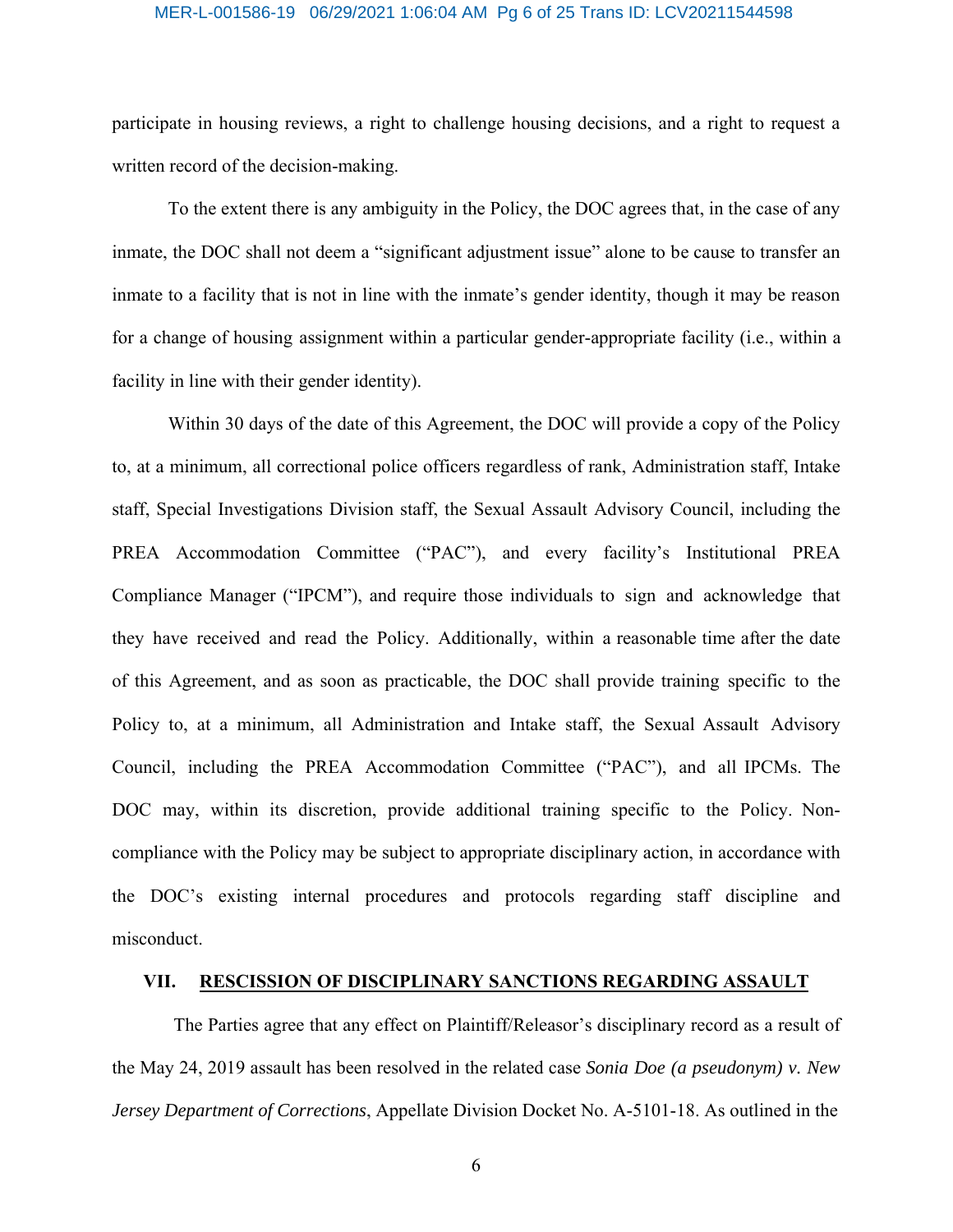#### MER-L-001586-19 06/29/2021 1:06:04 AM Pg 7 of 25 Trans ID: LCV20211544598

October 20, 2020 stipulation of dismissal in that matter, the Parties agree that, pursuant to the Appellate Division opinion and the DOC's decision on remand, while the adjudication of guilt for prohibited acts \*.002 (assaulting any person) and \*.306 (conduct which disrupts or interferes with the security or orderly running of the correctional facility) remains, all sanctions imposed on Releasor for those disciplinary offenses are and will remain rescinded. Specifically, except for any time already served prior to the Appellate Division's July 29, 2019 Stay Order, Releasor was not, and will not, be required to serve any time in disciplinary housing as a result of those charges. The DOC further represents, and the Parties agree, that the 270 days' commutation time lost as part of disciplinary sanctions has now been restored.

## **VIII. NO RETALIATION**

Releasees will not retaliate against Releasor for seeking information, requesting appropriate treatment or action related to her rights or protections under the Policy, or lodging a complaint pursuant to this Agreement, or otherwise pursuing or challenging Defendants/Releasees' compliance therewith.

## **IX. TAXES**

Releasor agrees and understands that the Releasees have not made any representation to Releasor regarding the tax treatment of the sums paid pursuant to this Agreement. In the event a claim for such taxes, and/or penalties and interest, is assessed by any taxing authority, Releasor shall be solely responsible for such payment, and Releasor agrees to, and does hereby hold, the Releasees harmless and indemnify Releasees against any and all tax liability, interest and/or penalties as due thereon from Releasor.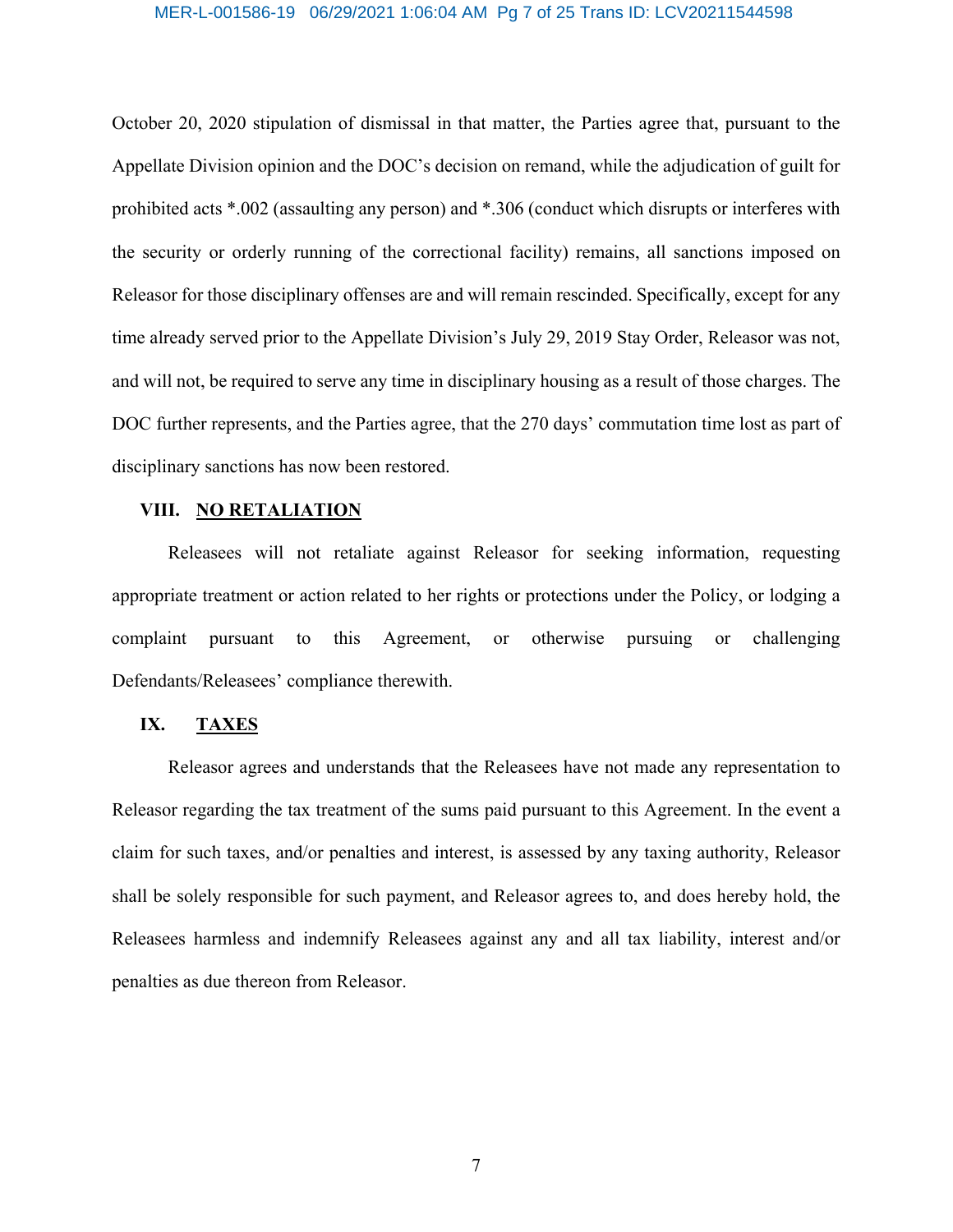## **X. LIENS**

Releasor shall be solely responsible for the payment of any claims or liens that may be asserted against the proceeds of this settlement, as appropriate and required by law. In the event a claim for such payment is asserted by anyone, including Medicare and/or Medicaid, Releasor agrees to make those payments and does hereby hold the Releasees harmless and indemnify Releasees against any and all liability for same.

Releasor acknowledges that if a debt/lien is owed to the State, its agencies or departments, such debt/lien shall be deducted from the damages payment prior to its disbursement to Releasor. The holders of such liens/debts may include but are not limited to: Office of the Public Defender, the Motor Vehicle Commission, Division of Taxation, Division of Developmental Disabilities, Department of Corrections, Department of Children and Families, the Probation Division of the Administrative Office of the Courts, and the State Parole Board.

## **XI. ATTORNEYS' FEES**

This Agreement includes all claims for attorneys' fees and costs.

#### **XII. NON-ASSIGNMENT**

Releasor acknowledges that none of the proceeds given herein have been assigned.

## **XIII. CHILD SUPPORT CERTIFICATION**

Releasor hereby acknowledges and understands her obligation to comply with the legal requirements of N.J.S.A. 2A:17-56.23b, including, but not limited to, the requirement to perform a certified child support judgment lien search and to provide Releasees with said documentation prior to the Releasees' disbursement of the Payment. Releasor agrees that she shall direct her attorneys to perform the judgment search required by N.J.S.A. 2A:17-56.23b, and deliver a copy of the certification to Releasees' counsel. Releasor further understands and acknowledge that, (a)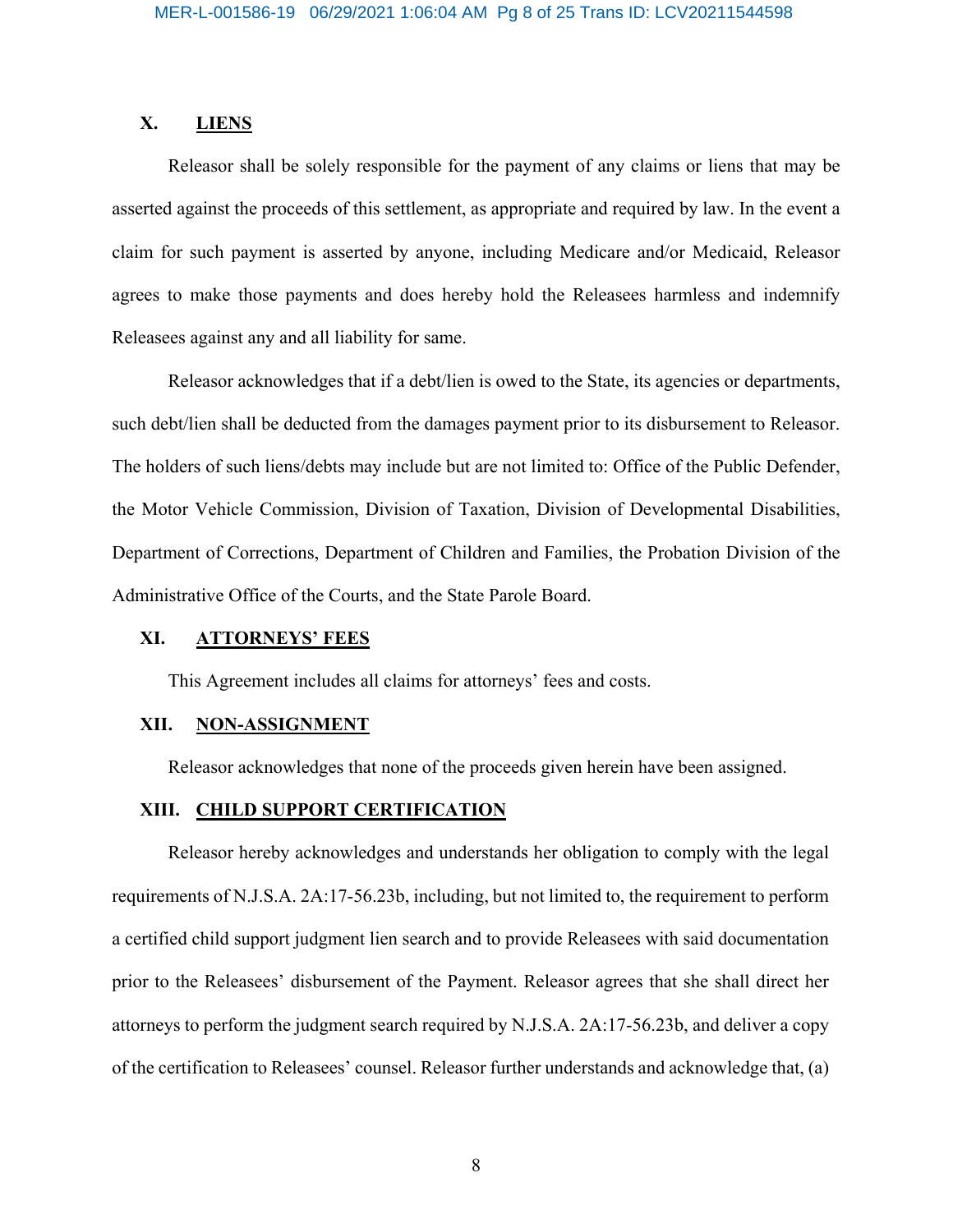#### MER-L-001586-19 06/29/2021 1:06:04 AM Pg 9 of 25 Trans ID: LCV20211544598

no settlement funds due to Releasor under this Agreement shall be released prior to the receipt of the judgment search certification, and (b) any fees incurred, and payments made, by Releasees in connection with N.J.S.A. 2A:17-56.23b shall be deducted from the payment prior to its disbursement to Releasor.

#### **XIV. DISMISSAL OF LAWSUIT**

Releasor hereby authorizes and instructs her legal counsel of record to sign a Stipulation of Dismissal with Prejudice as to all claims and all Defendants named in the matter docketed as *Sonia Doe (a pseudonym) v. New Jersey Department of Corrections, et al.*, filed in the Superior Court of New Jersey, Law Division, Mercer County on August 14, 2019, Docket No. MER-L-1586-19. Releasor further authorizes her counsel to provide that signed Stipulation of Dismissal to counsel for the Defendants at the time of execution of this Release. The Stipulation of Dismissal shall be filed by counsel for Releasees upon tender of the settlement checks to Releasor's counsel.

#### **XV. ENTIRE AGREEMENT**

This Agreement, including exhibits, contains the sole and entire agreement between Plaintiff and Defendants and fully supersedes any and all prior agreements and understandings with respect to the subject matter of the Agreement.

Plaintiff and Defendants represent and acknowledge, in executing the Agreement, that they have not relied upon any representation or statement not set forth herein made by any other party to the Agreement or their counsel or representatives with regard to the subject matter of the Agreement. No other promises or agreements shall be binding unless in writing and signed by the Parties hereto.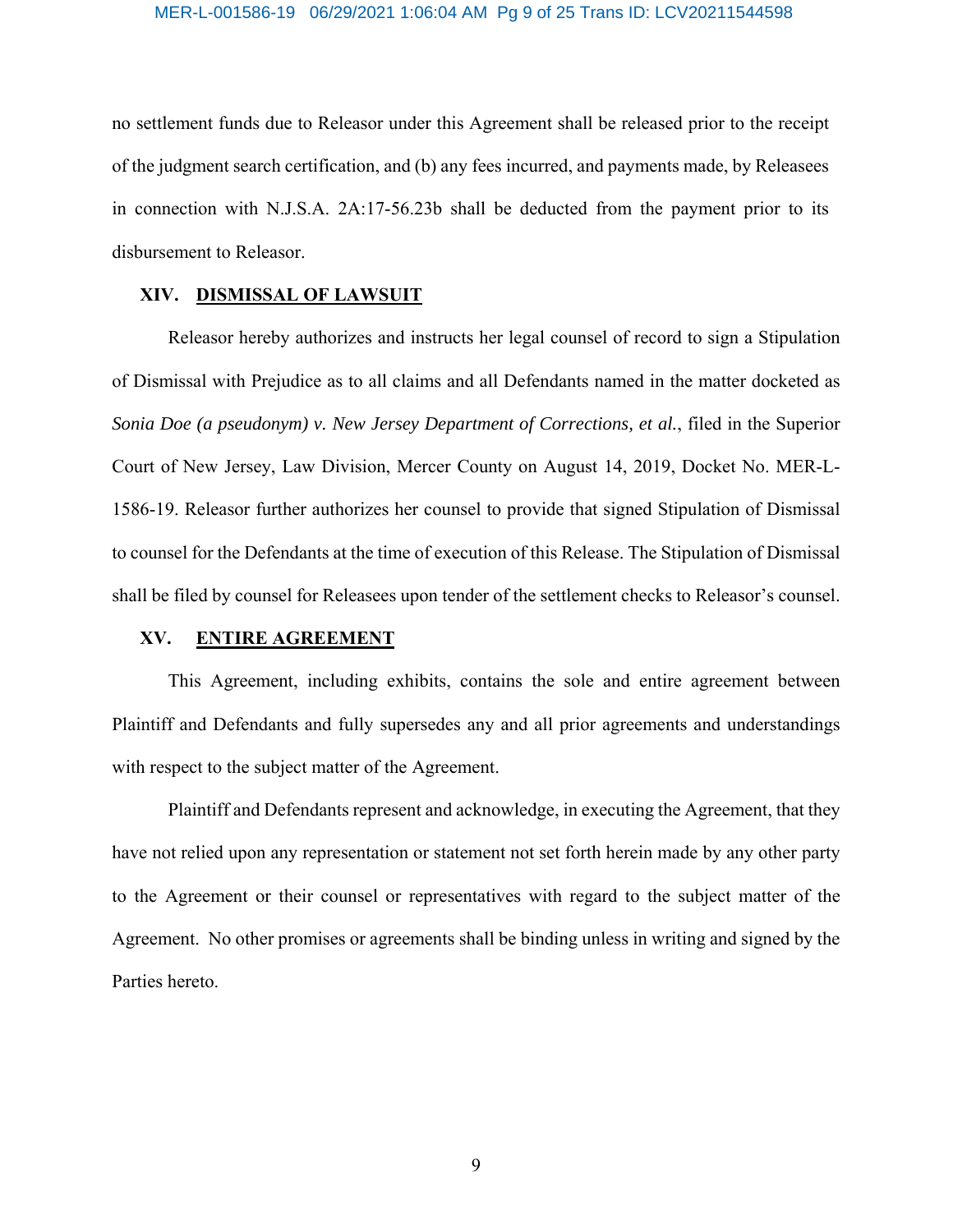## **XVI. SEVERABILITY**

The Parties agree that if any provision of the Agreement is determined by a court of competent jurisdiction to be illegal, invalid or unenforceable, that provision shall not be a part of the Agreement. The legality, validity and enforceability of the remaining provisions of the Agreement shall not be affected by a determination that a provision herein is illegal, invalid or unenforceable.

## **XVII. CHOICE OF LAW**

New Jersey law shall govern the Agreement, and any action under, and/or touching upon or affecting, the terms of the Agreement, shall be brought in the Superior Court of New Jersey, Law Division, Mercer County.

## **XVIII. SIGNED AGREEMENT WITH LEGAL NAME**

This Agreement may be executed and delivered in any number of counterparts, each of which, when so executed and delivered, shall constitute an original, fully enforceable counterpart for all purposes and such counterparts together shall constitute but one and the same instrument. Plaintiff/Releasor shall cause to be executed an additional copy of this Agreement containing her full legal name, which shall be notarized, and shall be maintained in the files of Defendants or their counsel as a confidential record and subject to the Consent Protective Order entered in this Litigation. However, a copy of this Agreement bearing Plaintiff's pseudonym shall become a matter of public record upon execution and approval by all Parties. To the extent any documents are required to be executed by any of the Parties to effectuate this Agreement, each Party hereto agrees to execute and deliver such and further documents as may be required to carry out the terms of this Agreement.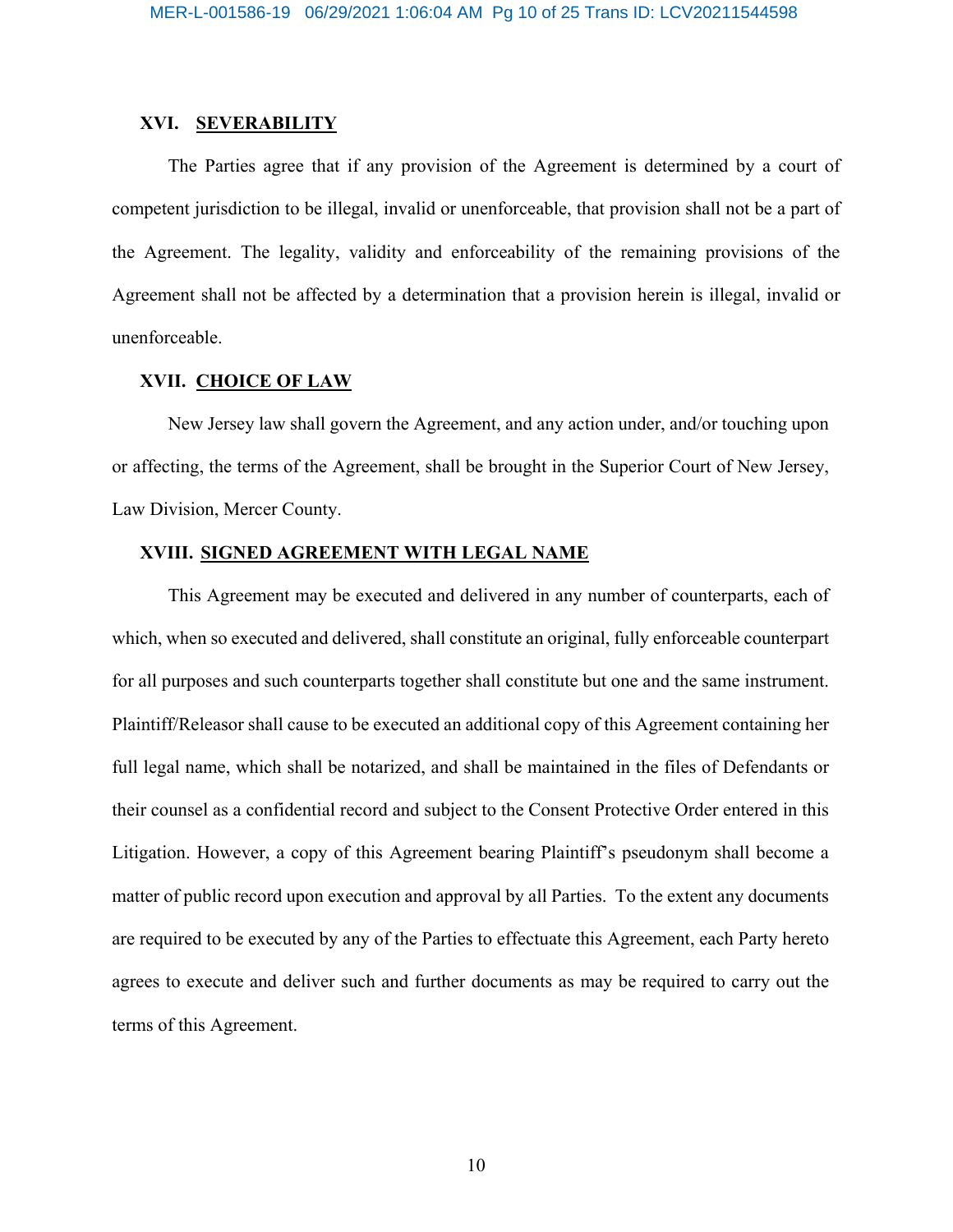# MER-L-001586-19 06/29/2021 1:06:04 AM Pg 11 of 25 Trans ID: LCV20211544598

The undersigned each represent and warrant that they are authorized to sign on behalf of, and to bind, the respective Parties of this Agreement. By signing, Releasor states and represents that she understands and agrees to its terms, including the terms of the release; has had sufficient opportunity to review it with counsel of her choice; and signs it knowingly and voluntarily. Releasor warrants that she is of legal age and fully competent to execute this Agreement.

## **[THIS SPACE INTENTIONALLY LEFT BLANK]**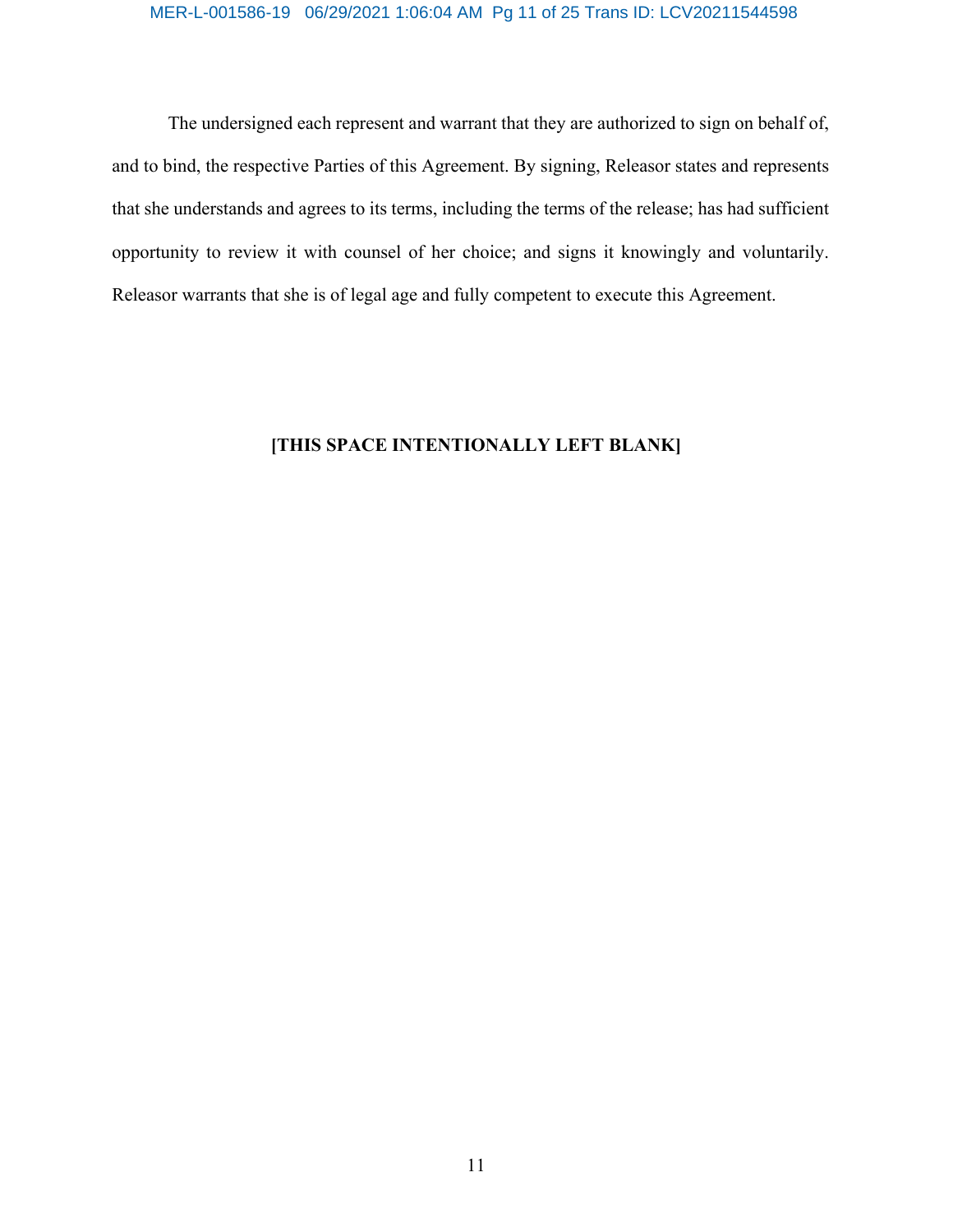MER-L-001586-19 06/29/2021 1:06:04 AM Pg 12 of 25 Trans ID: LCV20211544598

IN WITNESS WHEREOF, the Parties have executed and delivered the Settlement Agreement and Release intending to be bound hereby effective as of \_\_\_\_\_\_\_ June 28 \_\_\_\_, 2021.

SONIA DOE, a pseudonym

Senia Doe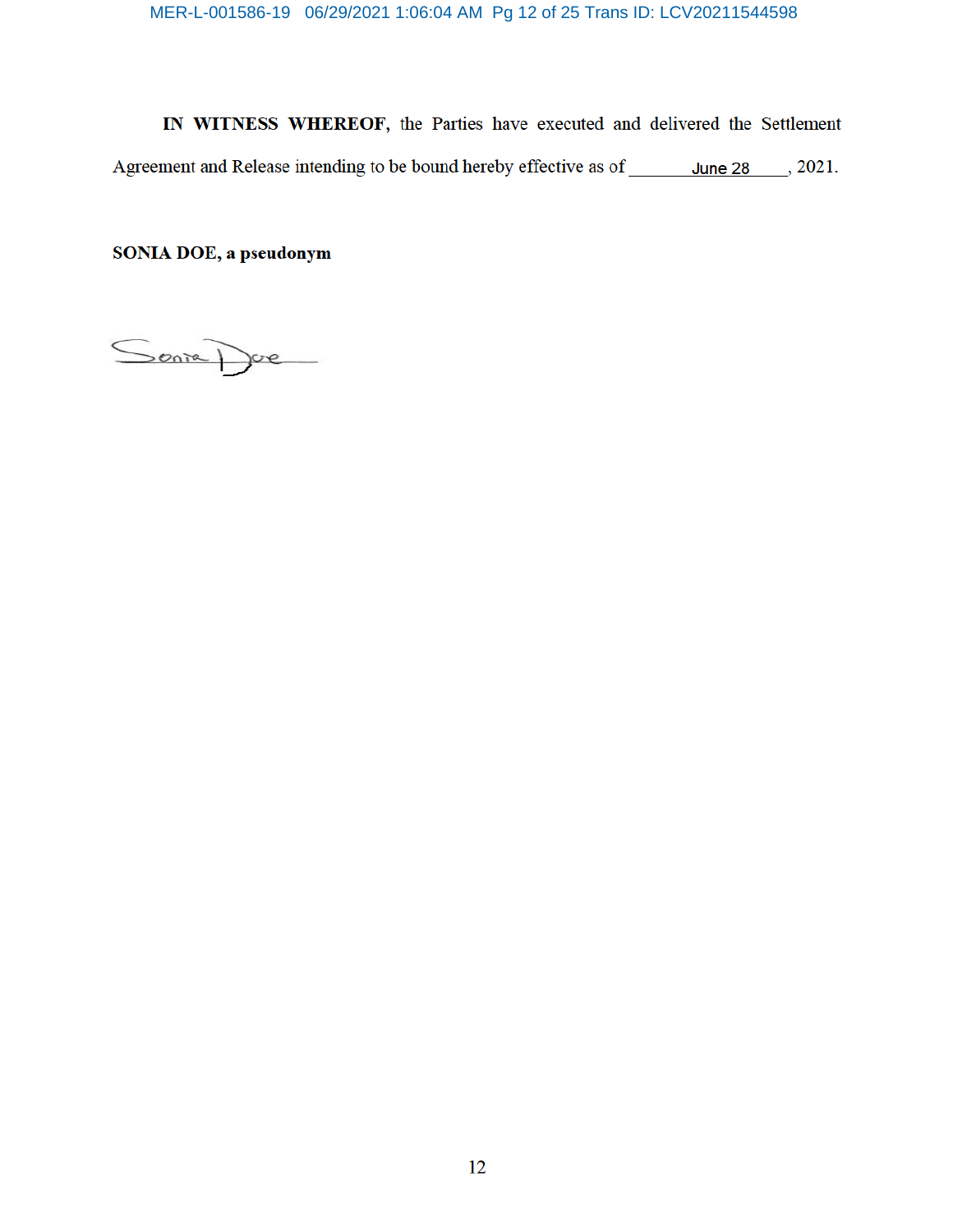# NEW JERSEY DEPARTMENT OF CORRECTIONS, VICTORIA KUHN, PATRICK NOGAN, LESLIE RUSSELL, LT. N.R., OFC. S.R., OFC. J.L., in their official capacities

Bv:

Michael Vomacka **Deputy Attorney General** New Jersey Office of the Attorney General **Attorney for Defendants** 

## APPROVED AS TO FORM AND CONTENT

## **ATTORNEYS FOR PLAINTIFF**

By:

**Tess Borden American Civil Liberties Union** of New Jersey Foundation

s/ Robyn Gigl  $\mathbf{By:}$ Robyn Gigl

**Gluck Walrath LLP** 

## **ATTORNEY FOR DEFENDANTS**

Bv:

Michael Vomacka **Deputy Attorney General** New Jersey Office of the Attorney General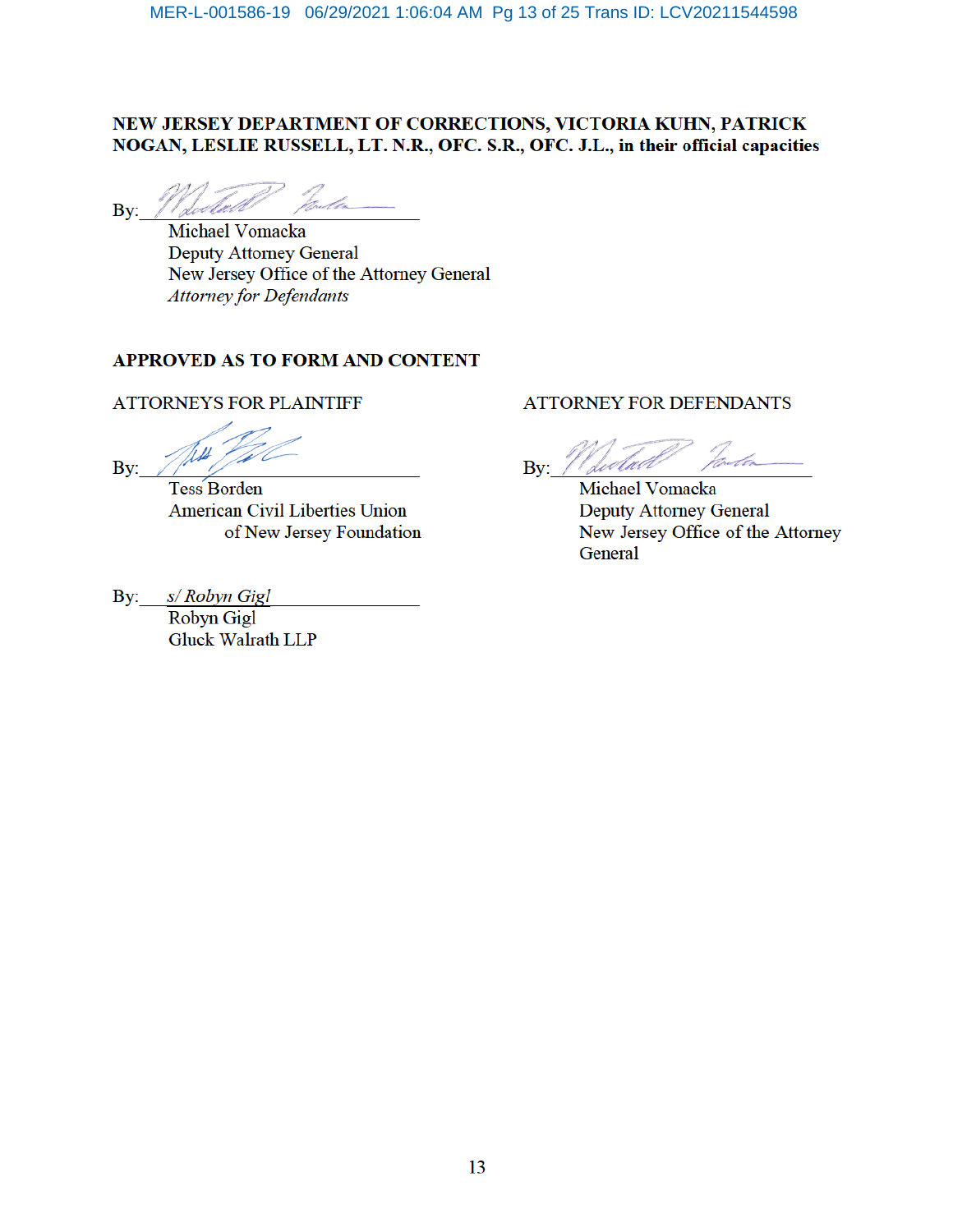MER-L-001586-19 06/29/2021 1:06:04 AM Pg 14 of 25 Trans ID: LCV20211544598

# **Exhibit A**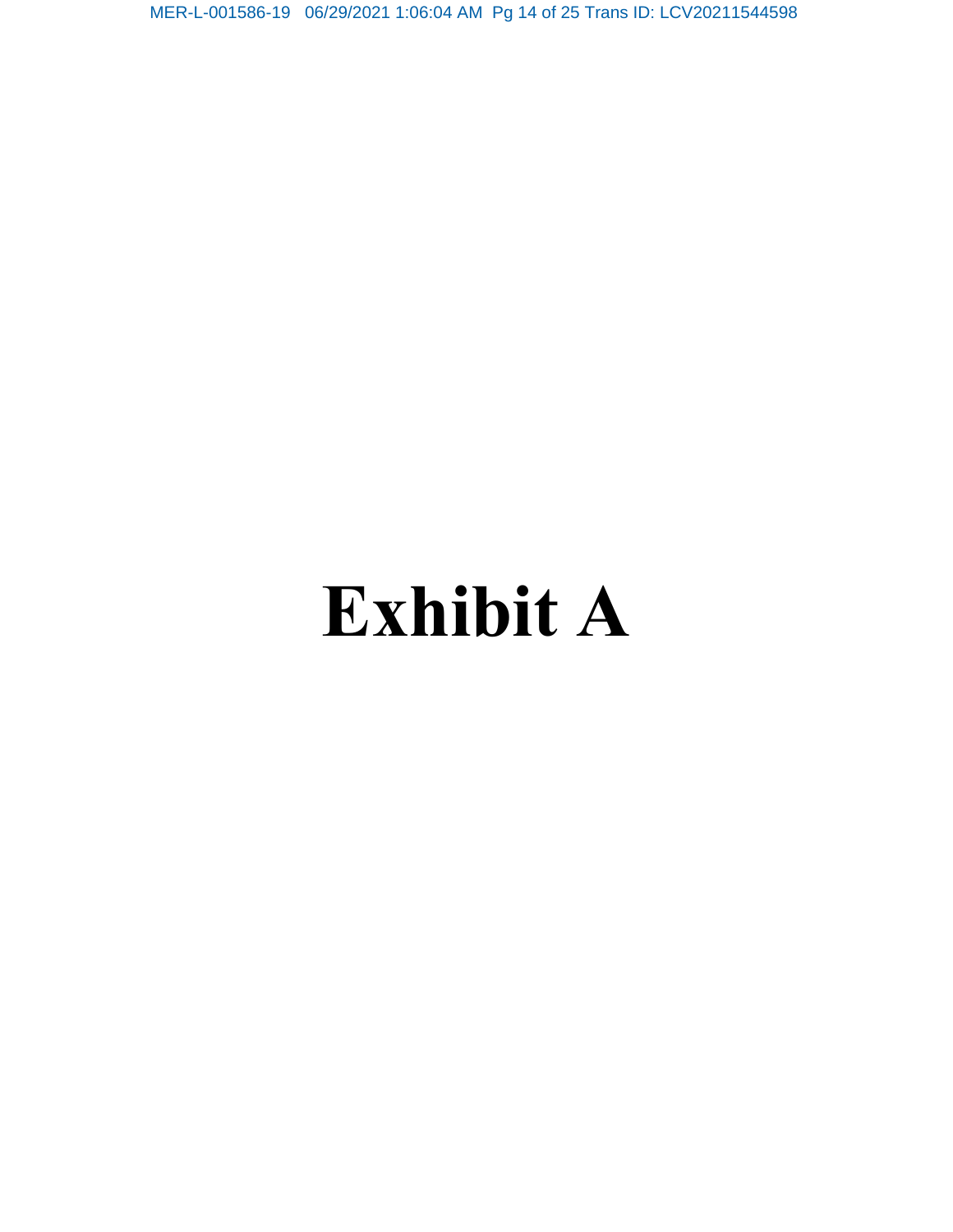

**NJ Department of Corrections Level I / III Internal Management Procedures** **Internal Management Procedure PCS.001.TGI.01**

**Page 1 of 11**

| <b>Internal Management Procedure Title:</b>                                                                                                             |                           |                                                                                                                             |  |
|---------------------------------------------------------------------------------------------------------------------------------------------------------|---------------------------|-----------------------------------------------------------------------------------------------------------------------------|--|
| <b>Transgender, Intersex and Non-Binary Inmates</b>                                                                                                     |                           |                                                                                                                             |  |
| <b>Effective Date:</b>                                                                                                                                  | <b>Revised Effective:</b> | Authority: NJ DOC PCS.001.008                                                                                               |  |
| December 15, 2019                                                                                                                                       | July 1, 2021              | <b>Related Authority: Federal Prison</b><br>Rape Elimination Act of 2003 (PREA)<br>42 U.S.C. §§15601, 28 C.F.R. §<br>115.86 |  |
| <b>Promulgating Office:</b><br>Office of the Commissioner                                                                                               |                           | <b>Professional Association Standard</b><br>cited: NA                                                                       |  |
| Applicability: This Level I/Level III Internal Management Procedure applies to all organizational units<br>of the New Jersey Department of Corrections. |                           |                                                                                                                             |  |
| Supersedes: PCS.001.TGI.01 dated December 15, 2019                                                                                                      |                           |                                                                                                                             |  |
| <b>Review Schedule:</b>                                                                                                                                 |                           |                                                                                                                             |  |
| This document is scheduled for review on or about July 1, 2023.                                                                                         |                           |                                                                                                                             |  |

**This document was reviewed and approved by:**

**Victoria L. Kuhn, Esq., Acting Commissioner on June 25, 2021.**

Documentation of the reviews/approvals are maintained by the APPM Unit.

# **I. PURPOSE**

To establish procedures regarding the health, safety, and dignity of transgender, intersex, and non-binary inmates in the custody of the NJDOC, including ensuring inmates' ability to live in line with their gender identity.

## **II. DEFINITIONS**

The following terms, when used in this procedure, shall have the following meanings, unless the context clearly indicates otherwise:

**Cisgender** means a person whose gender assigned at birth (sometimes referred to as sex assigned at birth) matches their gender identity. For instance, if a person was assigned female at birth, and self-identifies as a woman or girl, that person is cisgender.

**Electronic Medical Record (EMR)** means the primary healthcare record of an inmate in an electronic format that contains recorded information concerning the medical, dental and mental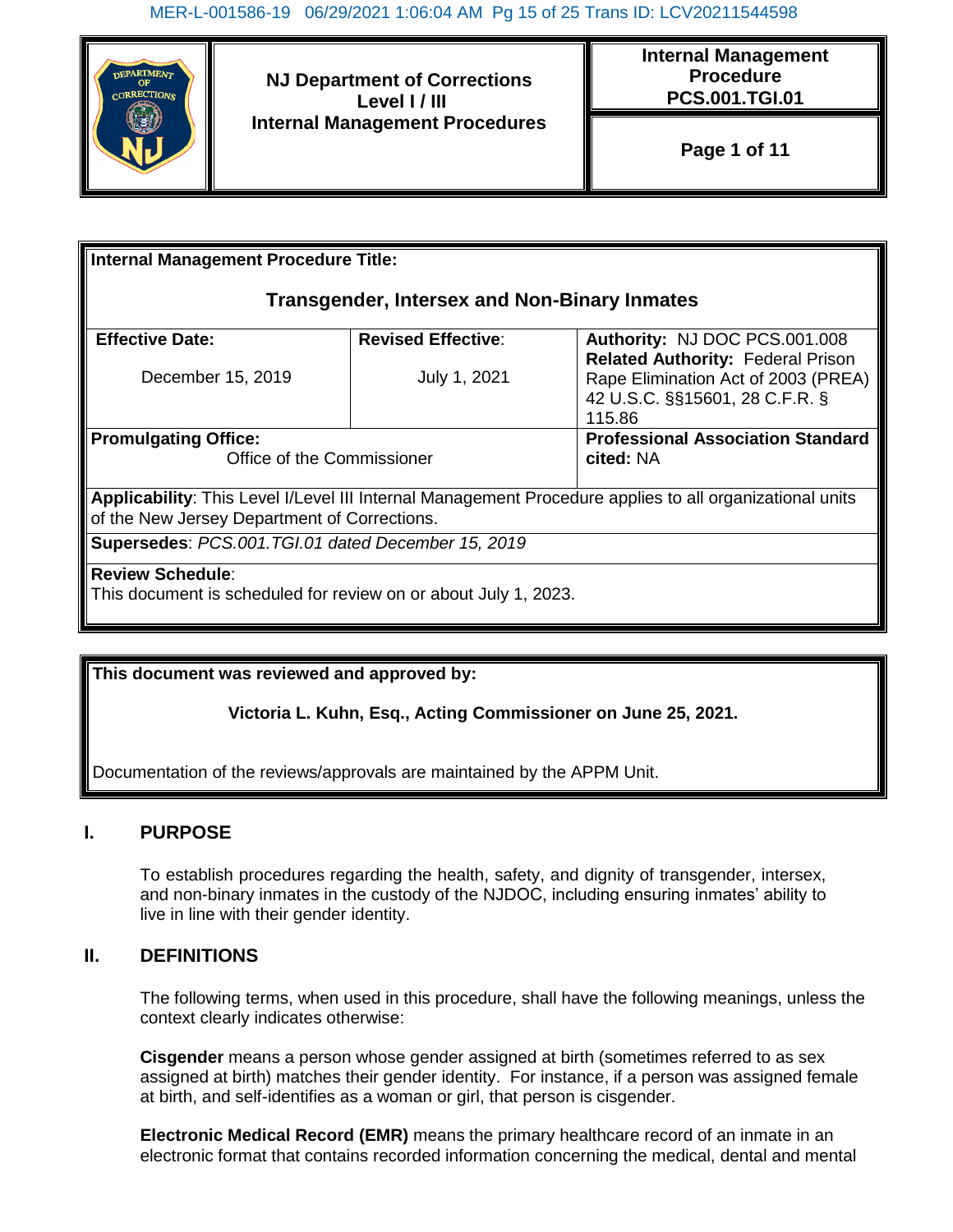| <b>Internal Management</b><br><b>Procedure Title:</b><br><b>Transgender, Intersex and</b><br><b>Non-Binary Inmates</b> | <b>Effective Date:</b><br><b>December 15, 2019</b><br><b>Revised:</b> | <b>Internal Management</b><br>Procedure #<br><b>PCS.001.TGI.01</b> |
|------------------------------------------------------------------------------------------------------------------------|-----------------------------------------------------------------------|--------------------------------------------------------------------|
|                                                                                                                        | <b>July 1, 2021</b>                                                   | Page 2 of 11                                                       |

health history and related health activities of the inmate. This is the primary healthcare record of all inmates who are processed in the NJDOC system.

**Gender** means a person's sex-related or gender-related characteristics, including one's gender identity.

**Gender Expression** means a person's gender-related appearance and behavior, whether or not stereotypically associated with the person's assigned gender at birth. It is the manner in which a person represents or expresses their gender to others, such as through their behavior, clothing, hairstyles, activities, voice or mannerisms.

**Gender Identity** means a person's internal, deeply held knowledge of their own gender, regardless of the gender they were assigned at birth. All people have a gender identity, not just transgender people.

**Gender Non-Conforming** means a person whose gender expression does not conform to traditional gender expectations.

**Inmate Personal Property** means items owned by an inmate that have been approved for inmate retention while incarcerated in a correctional facility. Inmate personal property may also be property held by a correctional facility on behalf of an inmate and handled in accordance with N.J.A.C. 10A:1-11.

**Institutional PREA Compliance Manager (IPCM)** means the NJDOC staff member designated by the institutional Administrator to coordinate and supervise PREA compliance within the facility. This position will be at the level of an Assistant Superintendent or higher.

**Intersex** means a person whose sex characteristics may not fit medical definitions of male and female. These characteristics may include, but are not necessarily limited to, internal reproductive organs, external genitalia, and sex chromosomes.

**iTAG** or **IMS** means the NJDOC's computerized database used to track events of an inmate's incarceration. iTAG contains inmate sentencing information, alerts, and chronological history.

**New Jersey Department of Corrections (NJDOC)** means that agency in the Executive Branch of the New Jersey State Government whose functions are to protect the public and provide for the custody, care, discipline, training and treatment of persons committed to State correctional facilities. In this document, this is also referred to as the "Department" or the "NJDOC."

**Non-Binary** means a gender that is not exclusively male or female. The term also means those with more than one gender or with no gender at all. It is also inclusive of terms such as gender fluid, agender, bigender, or gender expansive.

**PREA** means the Federal Prison Rape Elimination Act of 2003. This act was established to provide for the analysis of the incidence and effects of prison rape in Federal, State, and local institutions and provide information, resources, and recommendations and funding to protect individuals from prison rape, sexual abuse and sexual harassment. The major provisions of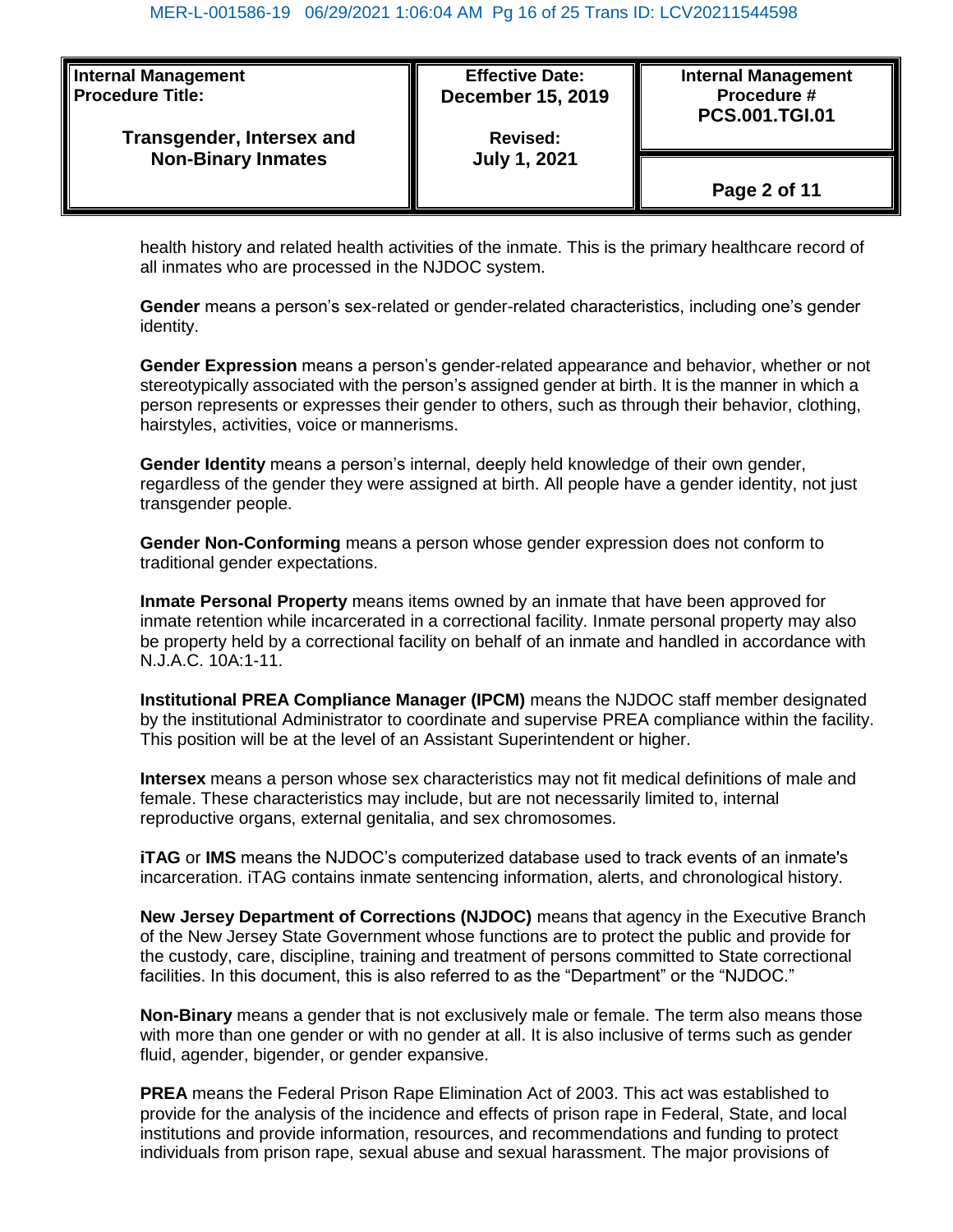| <b>Internal Management</b>       | <b>Effective Date:</b>   | <b>Internal Management</b> |
|----------------------------------|--------------------------|----------------------------|
| <b>Procedure Title:</b>          | <b>December 15, 2019</b> | Procedure #                |
| <b>Transgender, Intersex and</b> | <b>Revised:</b>          | <b>PCS.001.TGI.01</b>      |
| <b>Non-Binary Inmates</b>        | <b>July 1, 2021</b>      | Page 3 of 11               |

PREA include adherence to a zero-tolerance standard for the incidence of inmate sexual assault and rape, the development of standards for the detection, prevention, reduction and punishment of prison rape and the collection and dissemination of information on the incidence of prison rape.

**PREA Accommodation Committee (PAC)** means the sub-committee of the Sexual Assault Advisory Council responsible for making individualized determinations about transgender, intersex, or non-binary inmates' privacy, housing, and programming assignments.

**PREA Agency Coordinator** means the NJDOC staff member designated by the NJDOC Commissioner to coordinate and guide agency and individual facility implementation of a zerotolerance approach to preventing, detecting and responding to sexual abuse and sexual harassment.

**PREA Standards** means written rules that require all correctional facilities to comply with minimum acceptable benchmarks in order to reduce and eliminate the incidence of prison rape. These directions are directed toward the states by the federal government, as published in 28 CFR Part 115.

**Sexual Assault Advisory Council** means the NJDOC committee that establishes guidelines and standards and works to support those guidelines and standards for the prevention, detection, protection, and elimination of prison rape within the NJDOC (referred to as "Council" in this policy).

**Sexual Orientation** means a person's romantic or sexual attraction to people of another and/or the same gender. Common terms used to describe sexual orientation include, but are not limited to, straight, lesbian, gay, bisexual, and asexual. Sexual orientation and gender identity are different: gender identity refers to one's internal knowledge of their gender, while sexual orientation refers to whom one is attracted to.

**Transgender** means people whose gender identity and/or expression is different from cultural expectations based on the gender they were assigned at birth. Being transgender does not imply any specific sexual orientation. Therefore, transgender people may identify as straight, gay, lesbian, bisexual, etc. This term is an adjective. Using this term as a verb (i.e., transgendered) or noun (i.e., transgenders) is offensive and should be avoided.

## **III. POLICY**

It is the policy of the NJDOC to address the needs of transgender, intersex, and non-binary inmates in a manner consistent with federal Prison Rape Elimination Act (PREA) standards, the New Jersey Law Against Discrimination (NJLAD), and in accordance with departmental regulations, policies and procedures.

Once the NJDOC learns and confirms an inmate's gender identity, using the procedures laid out in this document, it shall determine the inmate's facility and housing unit assignment, with a presumption that the inmate will be housed in line with their gender identity. The PREA Accommodation Committee (PAC) may deviate from the presumptive placement after an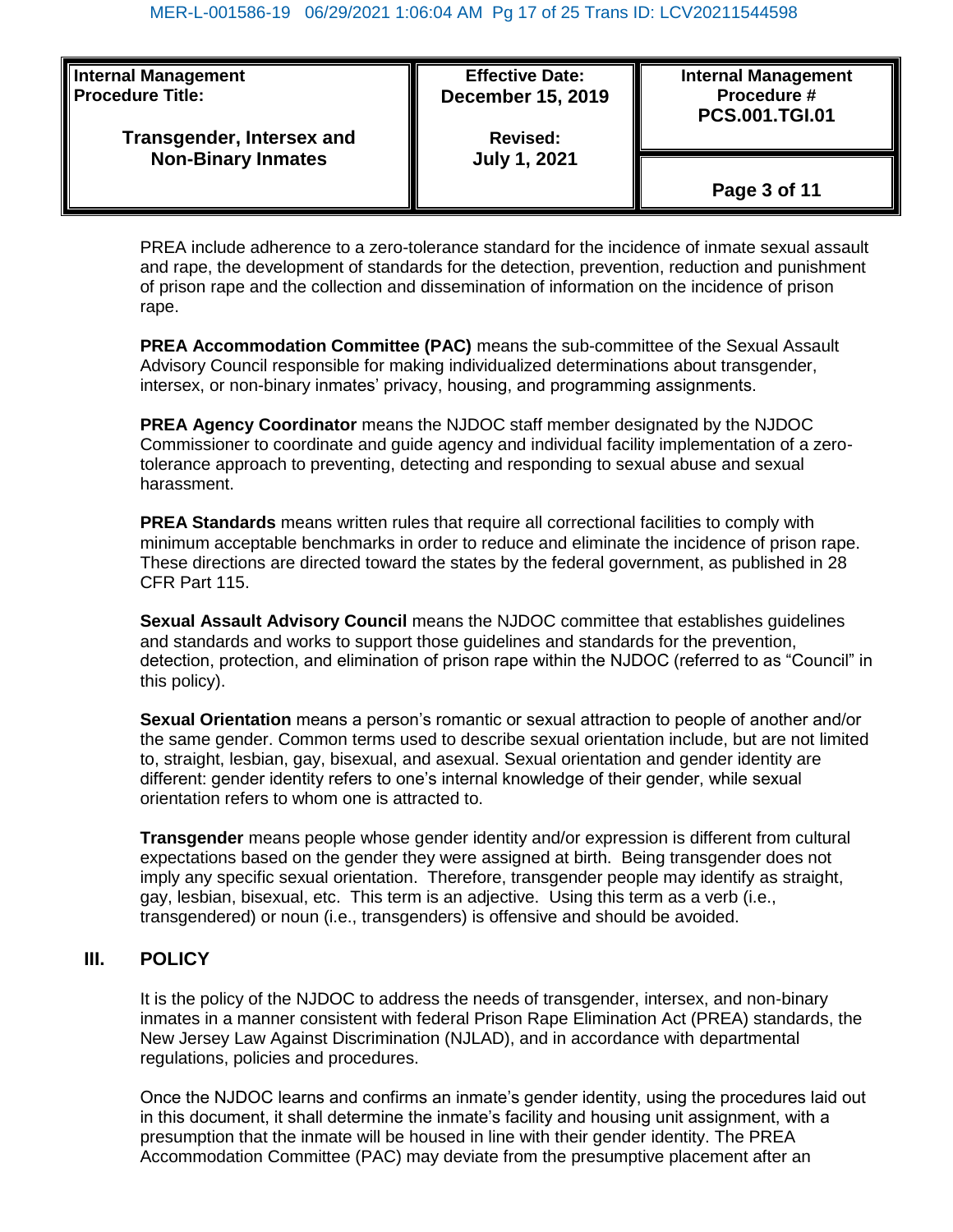| <b>Internal Management</b> | <b>Effective Date:</b>   | <b>Internal Management</b> |
|----------------------------|--------------------------|----------------------------|
| <b>Procedure Title:</b>    | <b>December 15, 2019</b> | Procedure #                |
| Transgender, Intersex and  | <b>Revised:</b>          | <b>PCS.001.TGI.01</b>      |
| <b>Non-Binary Inmates</b>  | <b>July 1, 2021</b>      | Page 4 of 11               |

individualized determination and upon written certification that the placement would jeopardize the inmate's health and safety. When making such determinations, the inmate's own views with respect to their safety shall be given serious consideration.

# **IV. PROCEDURES**

## **A. Identifying Inmates' Gender Identity**

- 1. Inmates are able to provide information to NJDOC about their gender identity at any time during their incarceration at NJDOC. This includes, but is not limited to, initial reception, facility intake, and intra-institutional transfer or at any time during their incarceration.
- 2. While court documents are the documents of record for identification and reception purposes at NJDOC, these may be supplemented by other sources or records that indicate an inmate's gender identity, intersex, and/or non-binary status, of which NJDOC may receive notice.
- 3. Upon initial reception/intake at NJDOC, as part of the PREA Risk Assessment, and through communication with NJDOC including but not limited to communication with Medical, Social Services, or Administration, inmates shall have the opportunity to inform the NJDOC that they are transgender, intersex, or non-binary. At any time during their incarceration, inmates may identify as transgender, intersex, or non-binary or otherwise provide information about their gender identity.
- 4. Inmates identified as transgender, intersex, or non-binary, including those who self-identify, will be referred to the Institutional PREA Compliance Manager (IPCM).
- 5. Within three business days of notification, the facility IPCM shall confidentially meet with the inmate. During this meeting, the inmate will be afforded the opportunity to express their own views with respect to safety and housing and will be notified of the rights and accommodations available to them under PREA and under this Policy, including referral to the relevant section of inmate handbook or other written summary. The inmate will complete the PREA Accommodation Committee (PAC) *Gender Identity Information form*.
- 6. The IPCM will contact the Central Office PREA Compliance Unit to schedule a PAC housing/program review in accordance with Part IV.B. below.
- 7. In addition to information provided by the IPCM, the inmate handbook for each facility will contain a statement providing inmates with information on how to exercise their rights under this policy, including but not limited to how an inmate may request a meeting with the IPCM, and how to request housing in line with the inmate's gender identity.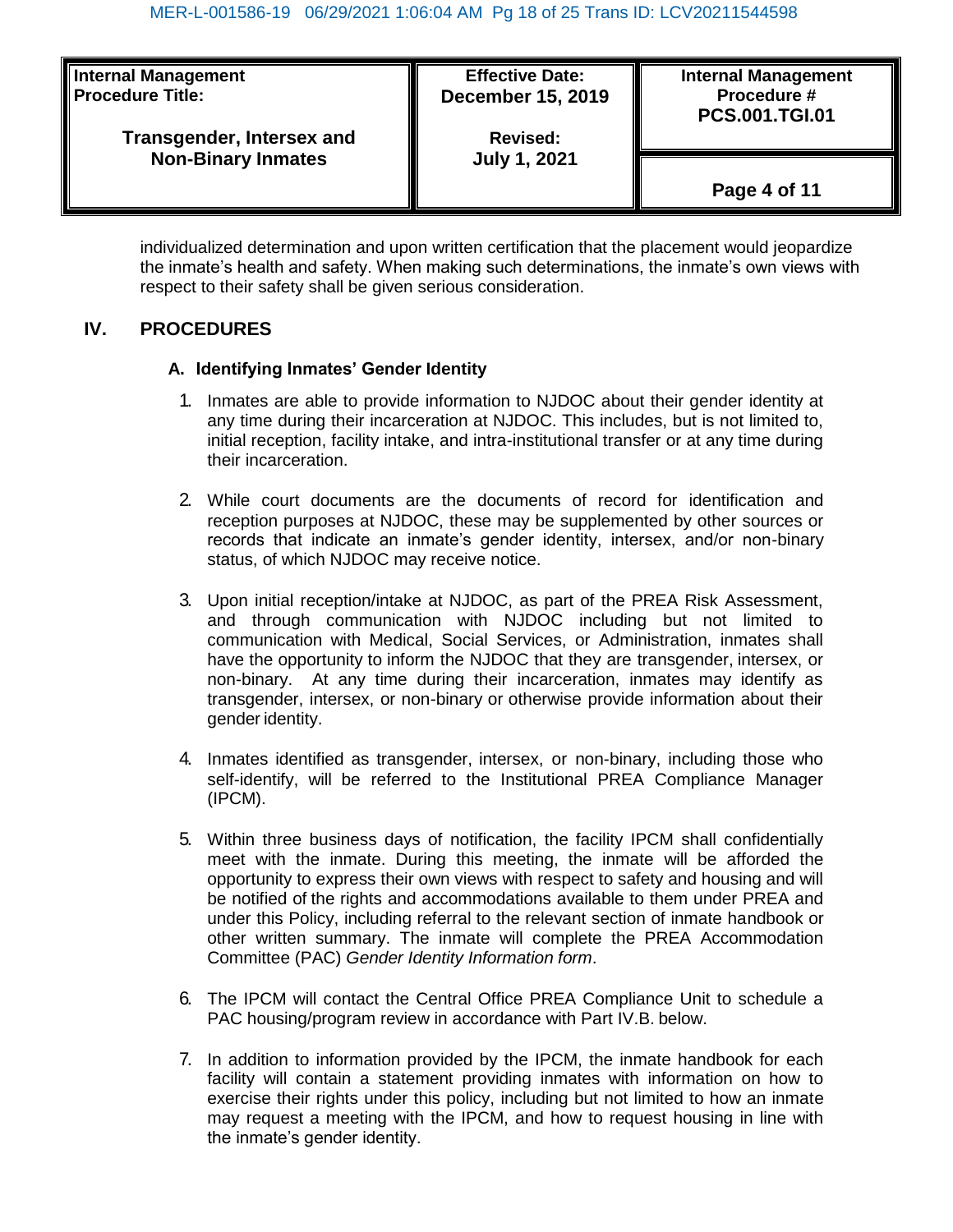| <b>Internal Management</b> | <b>Effective Date:</b>   | <b>Internal Management</b> |
|----------------------------|--------------------------|----------------------------|
| <b>Procedure Title:</b>    | <b>December 15, 2019</b> | Procedure #                |
| Transgender, Intersex and  | <b>Revised:</b>          | <b>PCS.001.TGI.01</b>      |
| <b>Non-Binary Inmates</b>  | <b>July 1, 2021</b>      | Page 5 of 11               |

8. Transgender, intersex, or non-binary inmates will be housed in single cell status until final housing and programming assignments are made in accordance with Part IV.B below. However, single cell status as used in this paragraph shall not mean isolation or restrictive housing. This paragraph shall not prevent an inmate from requesting and being provided voluntary protective custody until the final housing and programmatic assignments are made if the inmate feels unsafe in their current placement.

## **B. Housing and Classification Reviews**

- 1. The NJDOC considers whether the particular placement would present management or security problems in all housing and programmatic assignments. This consideration will be applied equally to all inmates, regardless of their sex or gender identity, and may justify a deviation from an inmate's presumptive placement in line with gender identity for cisgender, transgender, intersex, and non-binary inmates alike. Although this consideration therefore applies to Part IV.B of this document, under no circumstances will a transgender, intersex, or nonbinary inmate's placement in line with their gender identity be considered a management or security problem solely due to their gender identity.
- 2. Once the NJDOC learns and confirms the gender identity of an inmate using the procedures laid out in this document, it shall determine the inmate's facility and housing unit assignment, with a presumption that the inmate will be housed in line with their gender identity. The PREA Accommodation Committee (PAC) may deviate from the presumptive placement after an individualized determination and upon written certification that the placement would jeopardize the inmate's health and safety.
	- a. In some cases, NJDOC may learn and confirm that an inmate's gender identity is neither male nor female. In such cases, inmates shall be housed in the most appropriate placement, taking into consideration whether a placement would ensure the inmate's health and safety, and whether the placement would present management or security problems. The inmate's own views with respect to their safety shall be given serious consideration.
	- 3. In deciding transgender inmates' precise housing and programming assignments, pursuant to PREA Standard 115.42 (b-e), the NJDOC makes individualized determinations about how to ensure the safety of each inmate, and considers on a case-by-case basis whether a particular placement would ensure the inmate's health and safety. When determining such assignments, the transgender inmate's views with respect to their safety shall be given serious consideration. At all times, the facility assignment will be in compliance with Parts IV.B.1-2 of this document.
	- 4. A transgender, intersex, or non-binary inmate's housing assignment will be reviewed by the PREA Accommodation Committee (PAC) as follows: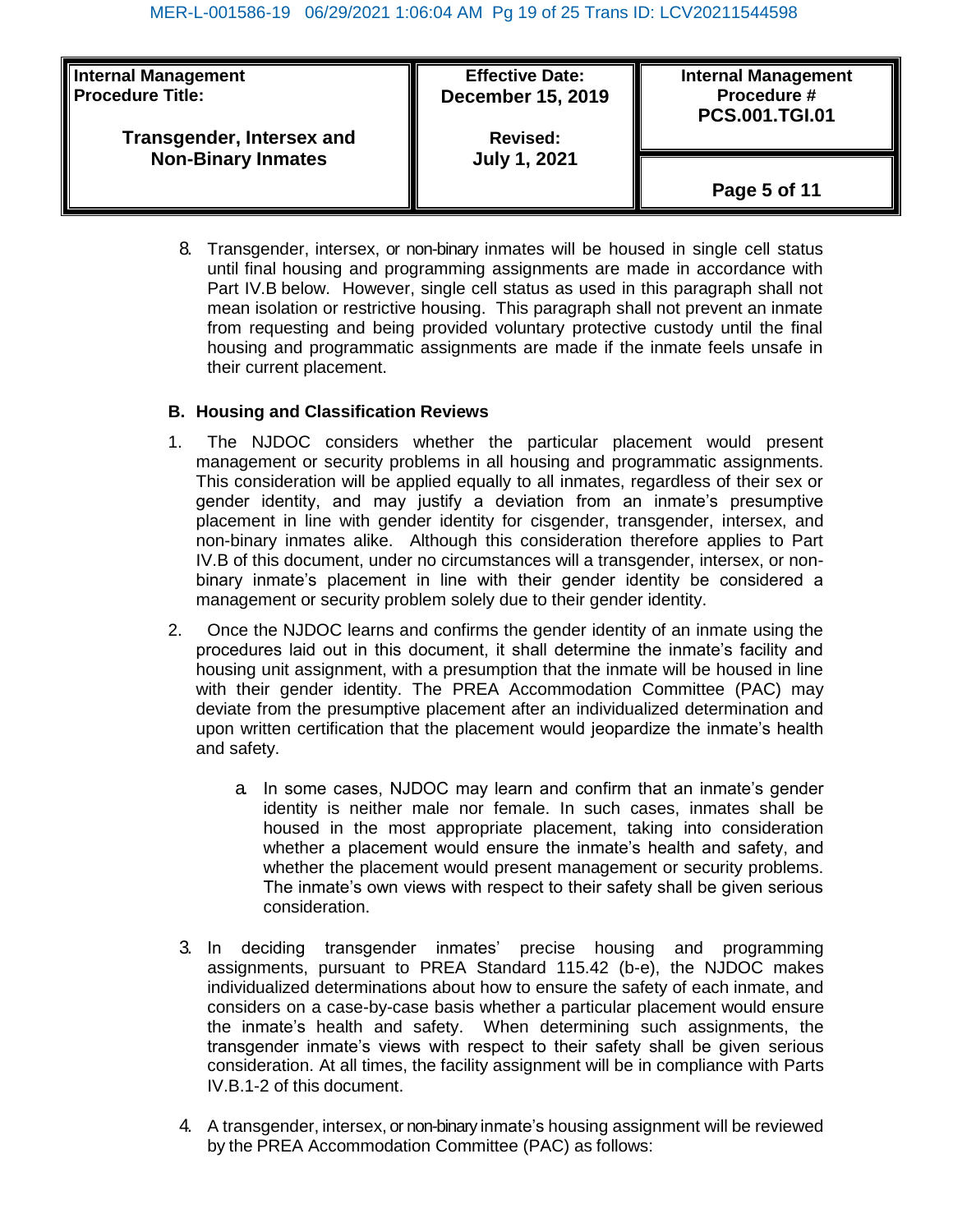| <b>Internal Management</b> | <b>Effective Date:</b>   | <b>Internal Management</b> |
|----------------------------|--------------------------|----------------------------|
| <b>Procedure Title:</b>    | <b>December 15, 2019</b> | Procedure #                |
| Transgender, Intersex and  | <b>Revised:</b>          | <b>PCS.001.TGI.01</b>      |
| <b>Non-Binary Inmates</b>  | <b>July 1, 2021</b>      | Page 6 of 11               |

- a. At all times, the PAC will ensure that the inmate's facility assignment complies with Parts IV.B.1-2 of this document. If the PAC has a substantiated, credible, and non-discriminatory basis for believing that an inmate is not sincere in their assertion of their gender identity and is asserting it for an improper purpose, the PAC may ask further questions to better understand the inmate's identity and offer the inmate a fair opportunity to present additional information. The PAC must make a written record of the basis for its belief, which shall be included in the inmate's classification file and available to the inmate should they challenge the PAC's decision pursuant to Part IV.B.3(e) or other procedures.
- b. Because multiple classifications and placements exist for male inmates within male facilities and female inmates within female facilities, in deciding the specific placement for a particular inmate, the PAC will consider:
	- i. All aspects of an inmate's social and medical transition when formulating recommendations to address safety and privacy concerns, including factors such as behavioral history, institutional adjustment, overall demeanor, and likely interactions with other inmates; and the inmate's own views with respect to safety.
	- ii. Whether a placement would threaten the orderly operation, management and security of the correctional facility and/or pose a risk to other inmates in the facility (e.g., considering inmates with histories of trauma, privacy concerns, etc.). This consideration will be applied equally to all inmates, regardless of their gender identity.
	- iii. The following factors on a case-by-case basis:
		- 1. The Gender Identity Information Form, if completed;
		- 2. custody level and sentencing information;
		- 3. criminal history;
		- 4. institutional disciplinary history;
		- 5. current gender expression;
		- 6. the inmate's own views regarding safety;
		- 7. medical and mental health needs/information/status;
		- 8. compliance with medically recommended treatments;
		- 9. vulnerability to sexual victimization;
		- 10. likelihood of perpetrating sexual abuse;
		- 11. facility-specific factors including physical layouts; and
		- 12. any other relevant information.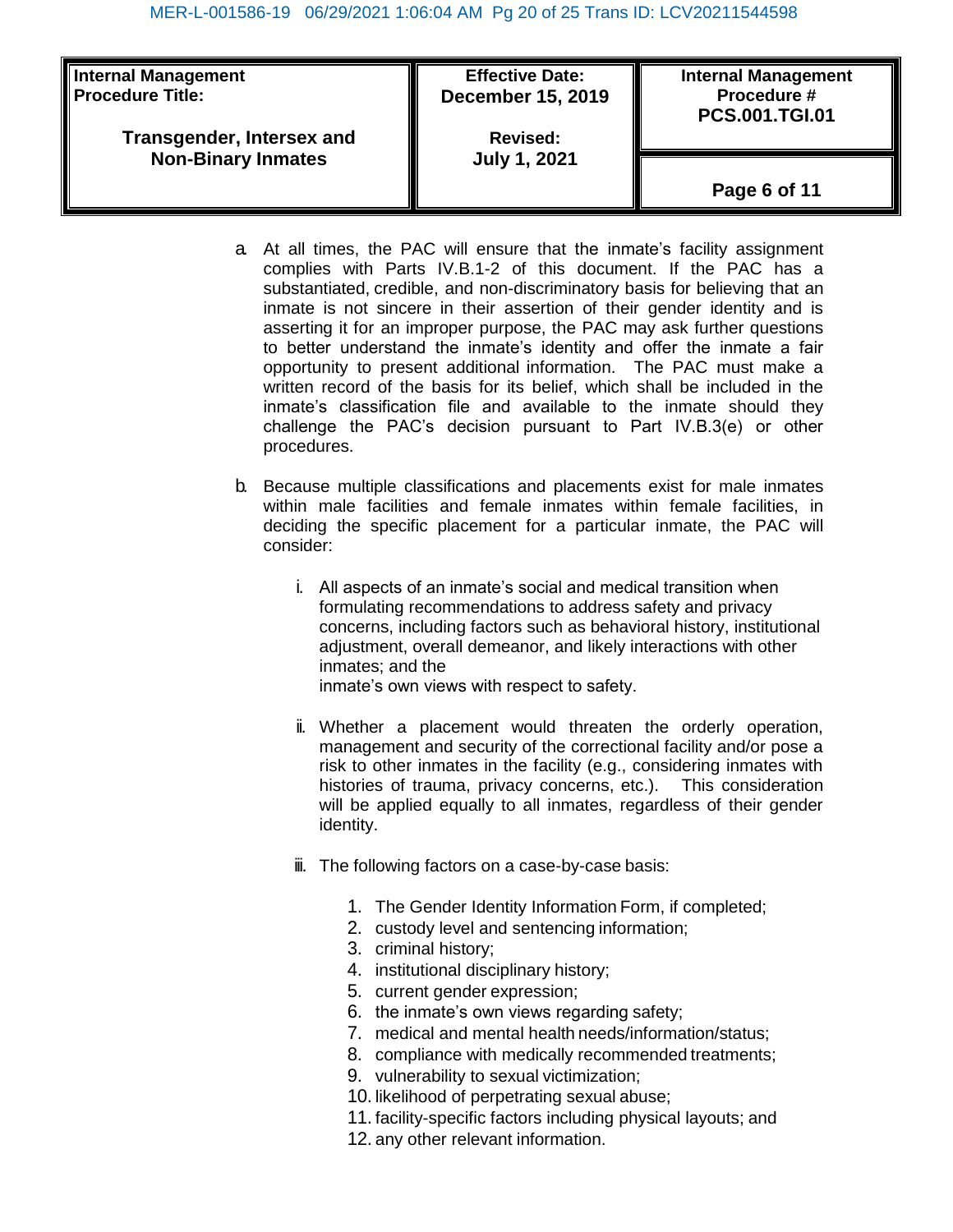| <b>Internal Management</b><br><b>Procedure Title:</b>  | <b>Effective Date:</b><br><b>December 15, 2019</b> | <b>Internal Management</b><br>Procedure #<br><b>PCS.001.TGI.01</b> |
|--------------------------------------------------------|----------------------------------------------------|--------------------------------------------------------------------|
| Transgender, Intersex and<br><b>Non-Binary Inmates</b> | <b>Revised:</b><br><b>July 1, 2021</b>             |                                                                    |
|                                                        |                                                    |                                                                    |
|                                                        |                                                    | Page 7 of 11                                                       |

These factors are also considered on a case-by-case basis in deciding the specific placement for a cisgender inmate.

- iv. The considerations outlined in Part IV.B.3(b)(i) through (iii) shall not apply to decisions to place a transgender inmate in a facility in line with their gender identity.
- c. The transgender, intersex, or non-binary inmate shall be afforded the opportunity to attend the PAC meeting unless contraindications exist or they choose not to attend. The inmate's presence is not required. If the inmate refuses to meet with the IPCM or PAC, the PAC shall convene, as required, and complete the review based upon available information. If contraindications exist and prevent attendance, the PAC must make a written record of the contraindications and the reasons they prevent attendance, which shall be included in the inmate's classification file and available to the inmate should they challenge the PAC's decision pursuant to Part IV.B.4(e) or other procedures.
- d. The PAC will make a decision regarding housing within 14 business days. The inmate will be notified in writing of the PAC's decision, which shall include a written statement of reasons, via the classification meeting process as denoted in NJAC 10A:9. The decision will be recorded in the inmate's classification meeting notes.
- e. If the inmate disagrees with the decision of the PAC, they may submit an appeal to the Commissioner, or the Commissioner's designee, who will render a final decision, which shall include a written statement of reasons, and notify the inmate within 14 business days. Upon request by the inmate, the full record of the decision-making of the PAC and Commissioner, or Commissioner's designee, shall be made available to the inmate within 7 business days. If any items cannot be disclosed to the inmate because of confidentiality, the inmate shall be informed why such items are confidential.
- f. The procedures outlined in Part IV.B.3 shall apply regardless of when NJDOC learns an inmate is transgender, intersex, or non-binary, whether at intake or after a significant period of NJDOC custody. Inmates may request, via the IPCM or Administration staff, a review by the PAC pursuant to Part IV.B.3 if they believe their current placement does not align with their gender identity and considerations enumerated in this section.
- 5. The housing assignment/transfer of inmates approved to be housed in a different facility due to their gender identity will be handled inaccordance with all applicable operational policies and procedures and the provisions set forth in N.J.A.C. 10A.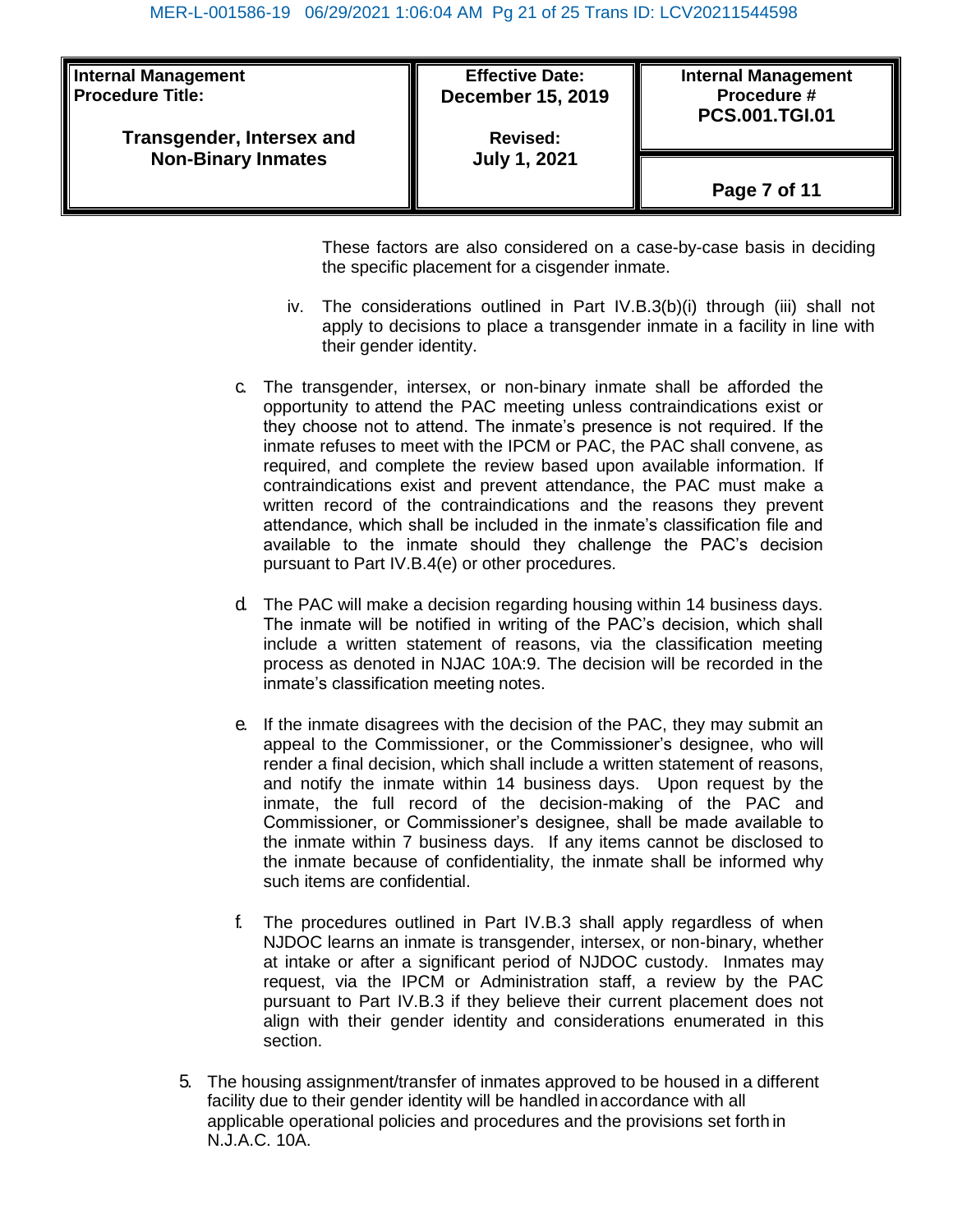| <b>Internal Management</b>       | <b>Effective Date:</b>   | <b>Internal Management</b> |
|----------------------------------|--------------------------|----------------------------|
| <b>Procedure Title:</b>          | <b>December 15, 2019</b> | Procedure #                |
| <b>Transgender, Intersex and</b> | <b>Revised:</b>          | <b>PCS.001.TGI.01</b>      |
| <b>Non-Binary Inmates</b>        | <b>July 1, 2021</b>      | Page 8 of 11               |

- 6. In keeping with PREA standard 115.42, the particular placement of a transgender, intersex, or non-binary inmate shall be reassessed by the IPCM and supplemental staff as deemed appropriate by the facility Administrator, or the Administrator's designee, at least twice each year.
- 7. An Administrator, or Administrator's designee, who receives an inmate at a facility consistent with the inmate's gender identity may request an immediate review when significant adjustment issues emerge, or upon the request to return to the previous facility. The Administrator shall make this request through the PAC. The Administrator, or administrator's designee, shall provide a written description of the significant adjustment issues and reasons for the request, which shall be included in the inmate's classification file and available to the inmate should they challenge the PAC's decision pursuant to Part IV.B.3(e) or other procedure.
- 8. In accordance with PREA standards, all transgender, intersex, and non-binary inmates will receive an in-person review every six months to assess the inmate's institutional adjustment and safety. The PREA Compliance Manager will meet with the inmate prior to this review and complete the *Gender Identity Information Reassessment form.* This form will be maintained by the IPCM. A record of these reviews will be recorded and maintained in the inmate's iTAG Progress Notes.
- 9. In keeping with PREA standard 115.42, NJDOC shall not place transgender, intersex, or non-binary inmates in dedicated facilities, units, or wings solely on the basis of such identification or status.

## **C. Respect and Confidentiality Responsibilities**

- 1. Staff shall not harass or discriminate against any inmate based on their actual or perceived gender identity. Unprofessional and derogatory references towards any inmate is not acceptable under any circumstances.
- 2. Like all other NJDOC inmates, transgender, intersex, and gender non-binary inmates shall be referred to in a gender-neutral form of address (e.g., by the legal last name or "Inmate" last name). However, if staff are using gender-specific pronouns, and/or honorifics (Mr., Ms., Mx. or any other used by the inmate) to refer to an inmate, they must use the pronouns and honorifics associated with that inmate's gender identity. Intentional and repeated misuse of gender pronouns or titles is prohibited. The name entered on the inmate's Judgment of Conviction/Commitment Order and court documents will remain the official committed name for all departmental records (incident reports, progress reviews, sentence calculations, etc.). However, any additional names or aliases can be entered into ITAG as appropriate.
- 3. With respect to requests by inmates for legal name changes or to change gender markers on their official legal forms of identification, NJDOC has no authority over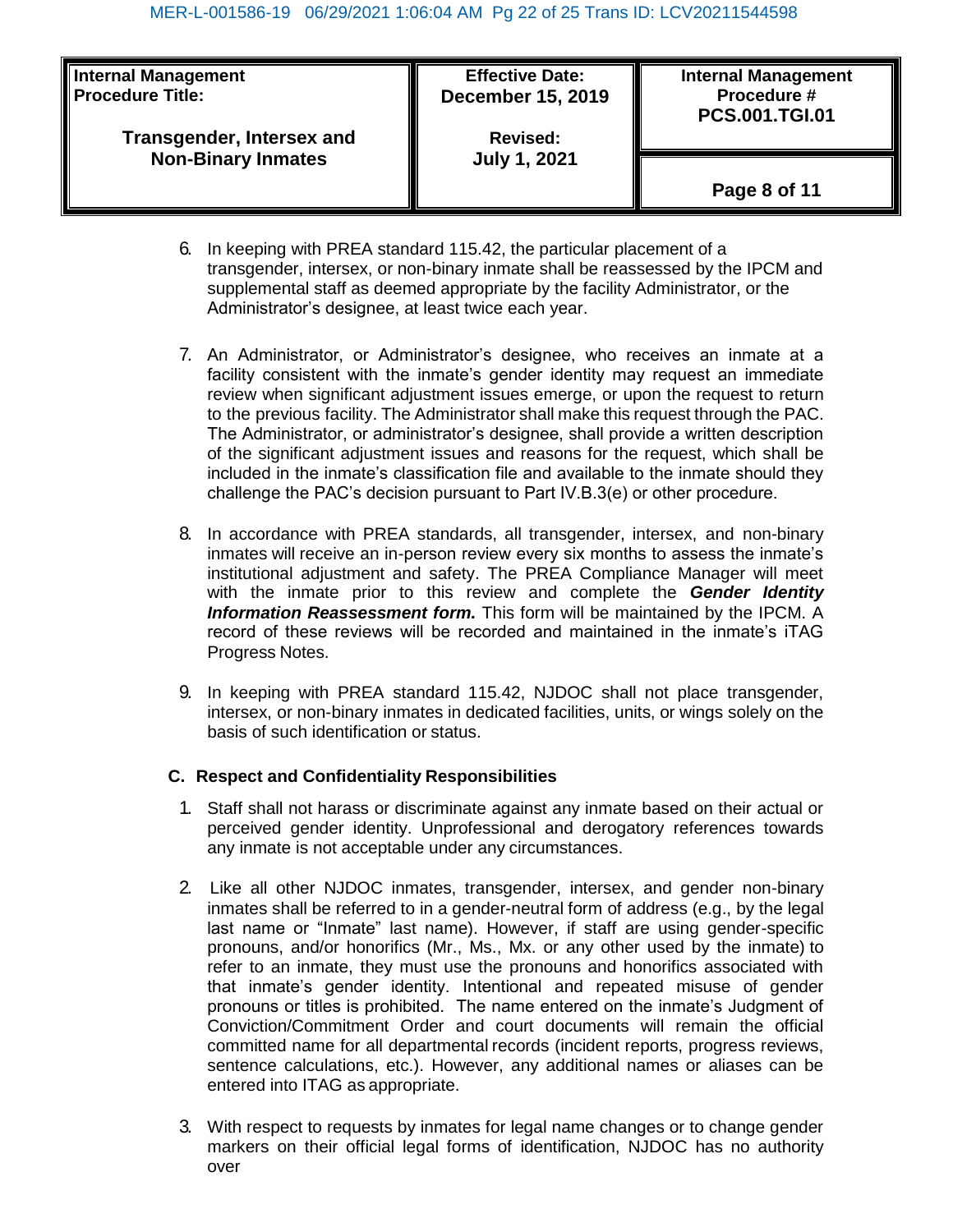| <b>Internal Management</b><br><b>Procedure Title:</b>  | <b>Effective Date:</b><br><b>December 15, 2019</b> | <b>Internal Management</b><br>Procedure #<br><b>PCS.001.TGI.01</b> |
|--------------------------------------------------------|----------------------------------------------------|--------------------------------------------------------------------|
| Transgender, Intersex and<br><b>Non-Binary Inmates</b> | <b>Revised:</b><br><b>July 1, 2021</b>             | Page 9 of 11                                                       |

such procedures and such requests shall be processed in accordance with the governing agency's procedures and in accordance with applicable state law.

- 4. Staff shall only share information regarding transgender, intersex or non-binary status for purposes of risk assessment, classification, or housing placement, medical and mental health care, programming placement, and any other reason that could affect the safety and security of the inmate and/or of the correctional facility.
- 5. Any references to an inmate's transgender, intersex, or non-binary status shall be redacted from non-medical reports prior to issuance, to include any OPRA requests.

## **D. Medical Treatment**

- 1. Medical/mental health treatment of transgender, intersex, and non-binary inmates, including but not limited to medically appropriate gender-affirming care, will be provided as medically necessary in accordance with procedures determined by the Department's health care provider.
- 2. Staff shall not handle an inmate's request for medical attention with any less urgency or respect because of that inmate's actual or perceived gender identity or gender expression.

## **E. Privacy and Searches**

- 1. Pursuant to PREA Standard 115.15, transgender, intersex, and non-binary inmates shall be given the opportunity to shower separately from other inmates.
- *2.* Pursuant to PREA Standards, Staff shall conduct searches of inmates, including transgender, intersex, or non-binary inmates, in a professional and respectful manner, and in the least intrusive manner possible, consistent with security needs. Search procedures for all inmates are delineated in *Internal Management Procedure CUS.001.SEA.01 Searches of Inmates and Correctional Facilities.*

In line with N.J.A.C. 10A:3-5.7, strip searches shall be conducted by staff of the same gender identity as the inmate, except under emergent conditions as ordered by the Administrator, Associate Administrator, Assistant Superintendent or the highest ranking custody supervisor on duty. In line with PREA Standard 115.15, pat-downs of female inmates, including cisgender and transgender women, shall be conducted by staff of the same gender identity as the inmate, except under emergent conditions as ordered by the Administrator, Associate Administrator, Assistant Superintendent or the highest ranking custody supervisor on duty.

3. Staff shall not search or physically examine a transgender, intersex, or non-binary inmate for the sole purpose of determining the inmate's genital status.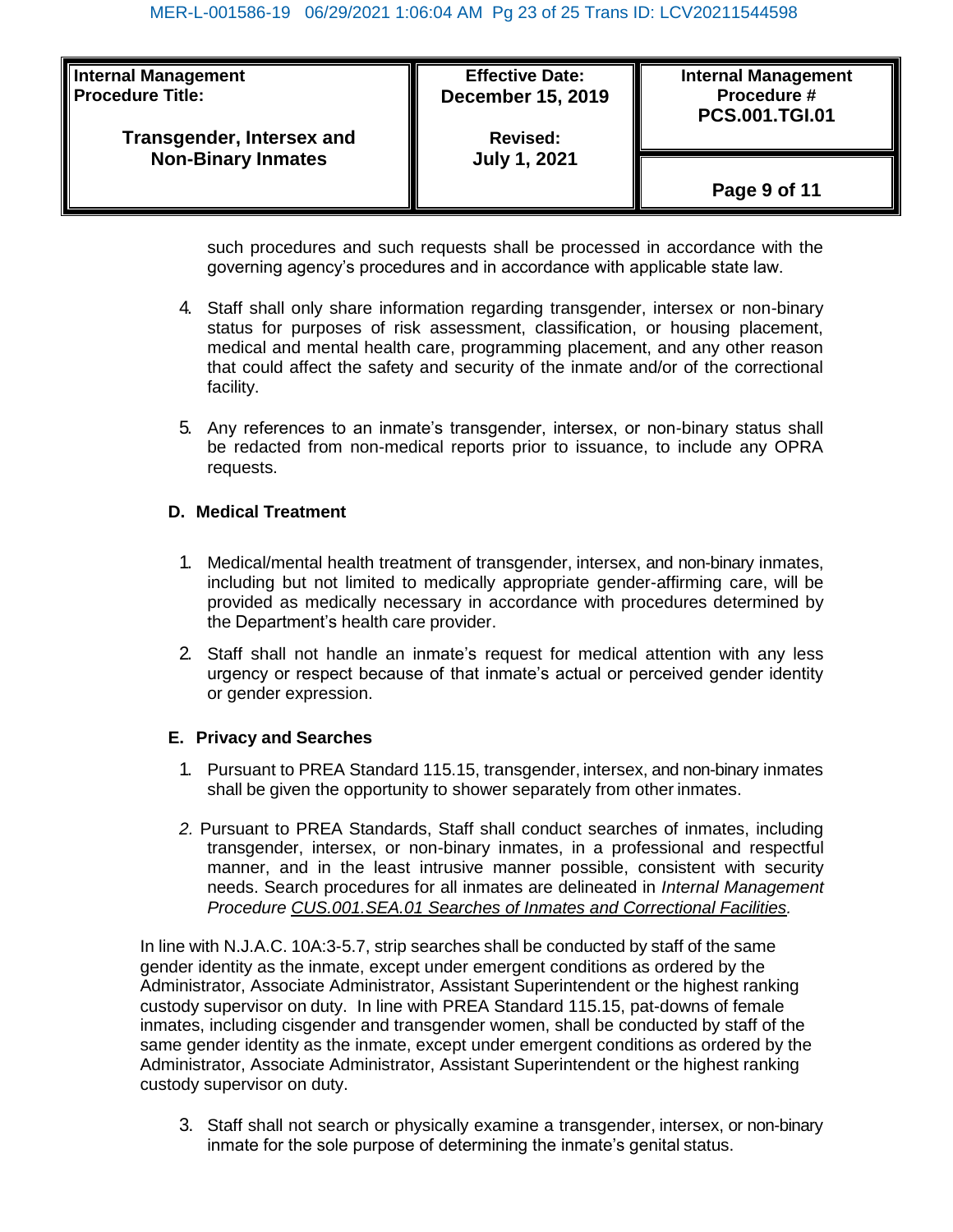| <b>Internal Management</b> | <b>Effective Date:</b>   | <b>Internal Management</b> |
|----------------------------|--------------------------|----------------------------|
| <b>Procedure Title:</b>    | <b>December 15, 2019</b> | Procedure #                |
| Transgender, Intersex and  | <b>Revised:</b>          | <b>PCS.001.TGI.01</b>      |
| <b>Non-Binary Inmates</b>  | <b>July 1, 2021</b>      | Page 10 of 11              |

## **F. Personal Property**

- 1. Inmates identified as transgender, intersex, or non-binary shall be issued, allowed to purchase, and allowed to retain undergarments, clothing, and other personal property in line with their gender identity, subject to the requirements of Part IV.E.2, regardless of which facility they are in and consistent with their custody status.
- 2. Inmates will be informed of their ability to obtain gender-specific personal property as outlined in the *Gender Identity Information form*, regardless of housing assignment. For transgender, intersex, or non-binary inmates housed in line with their gender assigned at birth, but nevertheless in compliance with Parts IV.B.1-2 of this Policy:
	- a. Any such gender-specific personal property requests will be processed by the institutional PREA Compliance Manager and reviewed by the facility Administrator, or the Administrator's designee, and Operations Director for safety and security purposes prior to approval.
	- b. The facility Administrator, or the Administrator's designee, will coordinate having the appropriate number of approved items sent to the facility for purchase/distribution to the inmate. Retention amounts of these items shall be in accordance with *Policy Statement IMM.010.001 Basic Inmate Clothing Issues, Bedding and Linen* and its associated Internal Management Procedures.